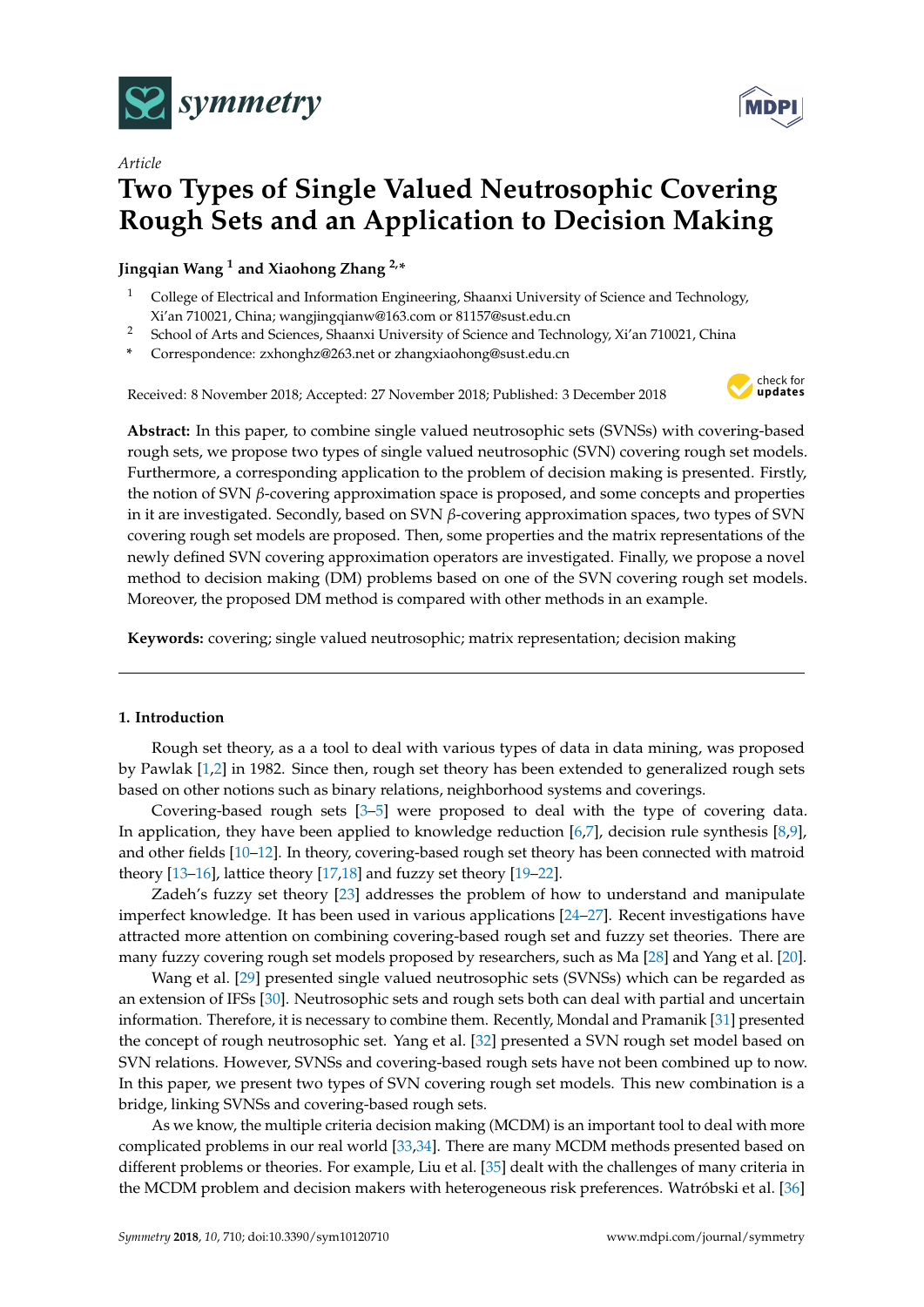Recently, many researchers have studied decision making (DM) problems by rough set models [\[39–](#page-18-17)[42\]](#page-18-18). For example, Zhan et al. [\[39\]](#page-18-17) applied a type of soft rough model to DM problems. Yang et al. [\[32\]](#page-18-10) presented a method for DM problems under a type of SVN rough set model. By investigation, we have observed that no one has applied SVN covering rough set models to DM problems. Therefore, we construct the covering SVN decision information systems according to the characterizations of DM problems. Then, we present a novel method to DM problems under one of the SVN covering rough set models. Moreover, the proposed decision making method is compared with other methods, which were presented by Yang et al. [\[32\]](#page-18-10), Liu [\[43\]](#page-18-19) and Ye [\[44\]](#page-18-20).

The rest of this paper is organized as follows. Section [2](#page-1-0) reviews some fundamental definitions about covering-based rough sets and SVNSs. In Section [3,](#page-1-1) some notions and properties in SVN *β*-covering approximation space are studied. In Section [4,](#page-4-0) we present two types of SVN covering rough set models, based on the SVN *β*-neighborhoods and the *β*-neighborhoods. In Section [5,](#page-7-0) some new matrices and matrix operations are presented. Based on this, the matrix representations of the SVN approximation operators are shown. In Section [6,](#page-11-0) a novel method to decision making (DM) problems under one of the SVN covering rough set models is proposed. Moreover, the proposed DM method is compared with other methods. This paper is concluded and further work is indicated in Section [7.](#page-16-0)

#### <span id="page-1-0"></span>**2. Basic Definitions**

Suppose *U* is a nonempty and finite set called universe.

**Definition 1** (Covering [\[45,](#page-18-21)[46\]](#page-18-22))**.** *Let U be a universe and C a family of subsets of U. If none of subsets in C is* empty and  $\bigcup C = U$ , then  $C$  is called a covering of  $U.$ 

The pair  $(U, C)$  is called a covering approximation space.

**Definition 2** (Single valued neutrosophic set [\[29\]](#page-18-7))**.** *Let U be a nonempty fixed set. A single valued neutrosophic set (SVNS) A in U is defined as an object of the following form:*

$$
A = \{ \langle x, T_A(x), I_A(x), F_A(x) \rangle : x \in U \},
$$

*where*  $T_A(x): U \to [0,1]$  *is a truth-membership function,*  $I_A(x): U \to [0,1]$  *is an indeterminacy-membership function and*  $F_A(x) : U \to [0,1]$  *is a falsity-membership function for any*  $x \in U$ . They satisfy  $0 \le T_A(x) +$  $I_A(x) + F_A(x) \leq 3$  *for all*  $x \in U$ . The family of all single valued neutrosophic sets in U is denoted by  $SVN(U)$ . *For convenience, a SVN number is represented by*  $\alpha = \langle a, b, c \rangle$ , where  $a, b, c \in [0, 1]$  and  $a + b + c \leq 3$ .

Specially, for two SVN numbers  $\alpha = \langle a, b, c \rangle$  and  $\beta = \langle d, e, f \rangle$ ,  $\alpha \leq \beta \Leftrightarrow a \leq d$ ,  $b \geq e$  and  $c \geq f$ . Some operations on *SVN*(*U*) are listed as follows [\[29,](#page-18-7)[32\]](#page-18-10): for any  $A, B \in SVN(U)$ ,

- (1)  $A \subseteq B$  iff  $T_A(x) \leq T_B(x)$ ,  $I_B(x) \leq I_A(x)$  and  $F_B(x) \leq F_A(x)$  for all  $x \in U$ .
- (2)  $A = B$  iff  $A \subseteq B$  and  $B \subseteq A$ .

(3)  $A \cap B = \{ \langle x, T_A(x) \land T_B(x), I_A(x) \lor I_B(x), F_A(x) \lor F_B(x) \rangle : x \in U \}.$ 

(4)  $A \cup B = \{ \langle x, T_A(x) \vee T_B(x), I_A(x) \wedge I_B(x), F_A(x) \wedge F_B(x) \rangle : x \in U \}.$ 

 $(A')$   $A' = \{ \langle x, F_A(x), 1 - I_A(x), T_A(x) \rangle : x \in U \}.$ 

(6) 
$$
A \oplus B = \{ \langle x, T_A(x) + T_B(x) - T_A(x) \cdot T_B(x), I_A(x) \cdot I_B(x), F_A(x) \cdot F_B(x) \rangle : x \in U \}.
$$

#### <span id="page-1-1"></span>**3. Single Valued Neutrosophic** *β***-Covering Approximation Space**

In this section, we present the notion of SVN *β*-covering approximation space. There are two basic concepts in this new approximation space: SVN *β*-covering and SVN *β*-neighborhood. Then, some of their properties are studied.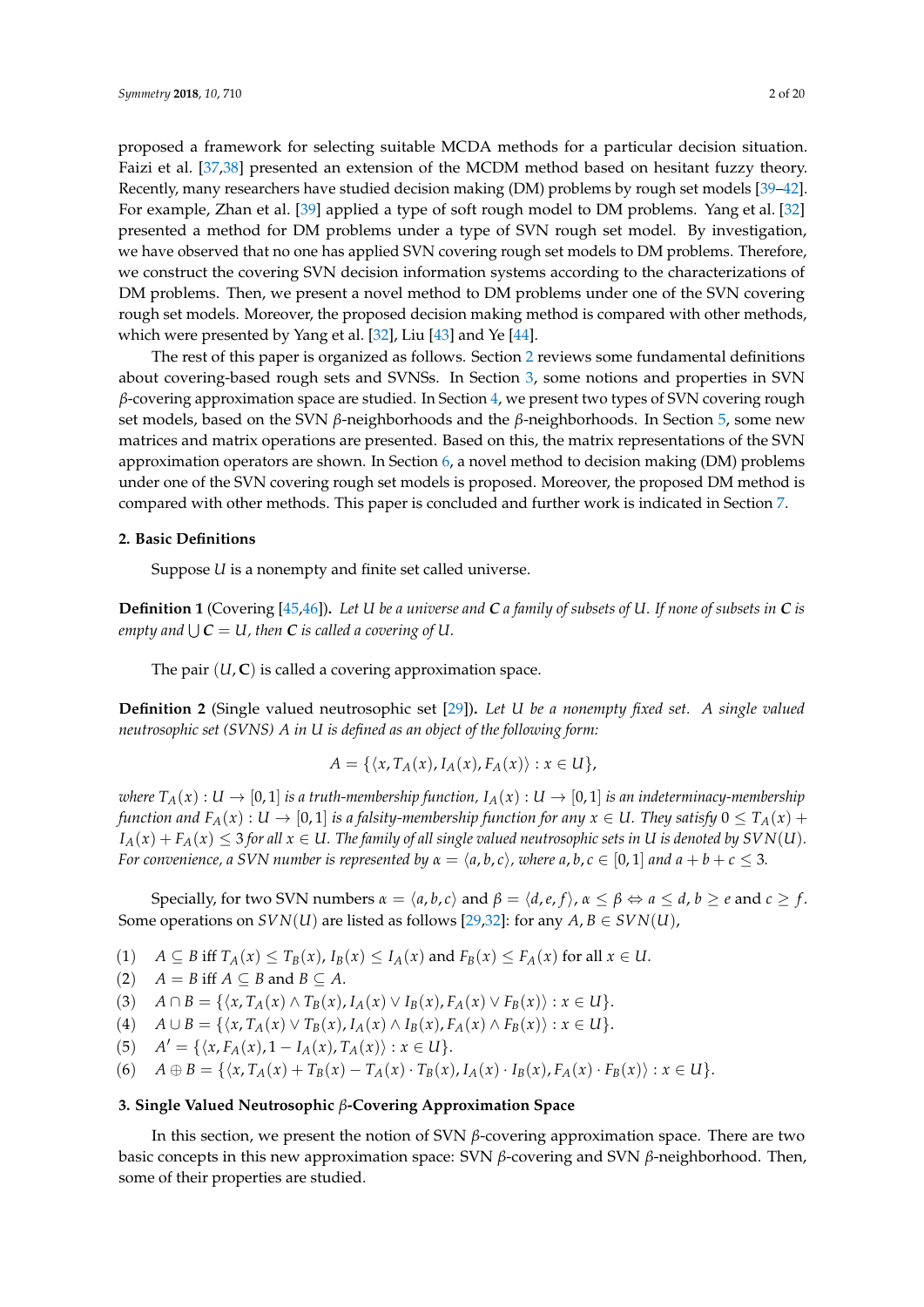<span id="page-2-0"></span>**Definition 3.** Let *U* be a universe and  $SVN(U)$  be the SVN power set of *U*. For a SVN number  $\beta = \langle a, b, c \rangle$ , we call  $\hat{C} = \{C_1, C_2, \cdots, C_m\}$ , with  $C_i \in SVM(U)(i = 1, 2, ..., m)$ , a SVN  $\beta$ -covering of U, if for all  $x \in U$ ,  $C_i$  ∈  $\hat{C}$  *exists such that*  $C_i(x) ≥ β$ *. We also call*  $(U, \hat{C})$  *a SVN β-covering approximation space.* 

<span id="page-2-1"></span>**Definition 4.** Let  $\hat{C}$  be a SVN  $\beta$ -covering of *U* and  $\hat{C} = \{C_1, C_2, \ldots, C_m\}$ *. For any*  $x \in U$ *, the SVN β-neighborhood*  $\widetilde{\mathbb{N}}_x^{\beta}$  of x induced by  $\widehat{\mathcal{C}}$  can be defined as:

$$
\widetilde{\mathbb{N}}_x^{\beta} = \cap \{ C_i \in \widehat{\mathbf{C}} : C_i(x) \ge \beta \}. \tag{1}
$$

Note that  $C_i(x)$  is a SVN number  $\langle T_{C_i}(x), I_{C_i}(x), F_{C_i}(x) \rangle$  in Definitions [3](#page-2-0) and [4.](#page-2-1) Hence,  $C_i(x) \ge \beta$  $\text{means } T_{C_i}(x) \ge a, I_{C_i}(x) \le b \text{ and } F_{C_i}(x) \le c \text{ where SVM number } \beta = \langle a, b, c \rangle.$ 

**Remark 1.** Let  $\hat{C}$  be a SVN  $\beta$ -covering of U,  $\beta = \langle a, b, c \rangle$  and  $\hat{C} = \{C_1, C_2, \dots, C_m\}$ . For any  $x \in U$ ,

$$
\widetilde{\mathbb{N}}_x^{\beta} = \cap \{ C_i \in \widehat{\mathbf{C}} : T_{C_i}(x) \ge a, I_{C_i}(x) \le b, F_{C_i}(x) \le c \}. \tag{2}
$$

<span id="page-2-4"></span><span id="page-2-2"></span>**Example 1.** Let  $U = \{x_1, x_2, x_3, x_4, x_5\}$ ,  $\hat{C} = \{C_1, C_2, C_3, C_4\}$  and  $\beta = \langle 0.5, 0.3, 0.8 \rangle$ . We can see that  $\hat{C}$  is *a SVN β-covering of U in Table [1.](#page-2-2)*

**Table 1.** The tabular representation of single valued neutrosophic (SVN) *<sup>β</sup>*-covering **<sup>C</sup>**b.

| u       | C1                              | C,                              | $\mathcal{C}_3$                 | $C_4$                           |
|---------|---------------------------------|---------------------------------|---------------------------------|---------------------------------|
| $x_1$   | $\langle 0.7, 0.2, 0.5 \rangle$ | $\langle 0.6, 0.2, 0.4 \rangle$ | $\langle 0.4, 0.1, 0.5 \rangle$ | $\langle 0.1, 0.5, 0.6 \rangle$ |
| $x_2$   | $\langle 0.5, 0.3, 0.2 \rangle$ | $\langle 0.5, 0.2, 0.8 \rangle$ | $\langle 0.4, 0.5, 0.4 \rangle$ | $\langle 0.6, 0.1, 0.7 \rangle$ |
| $x_3$   | $\langle 0.4, 0.5, 0.2 \rangle$ | $\langle 0.2, 0.3, 0.6 \rangle$ | $\langle 0.5, 0.2, 0.4 \rangle$ | $\langle 0.6, 0.3, 0.4 \rangle$ |
| $x_4$   | $\langle 0.6, 0.1, 0.7 \rangle$ | $\langle 0.4, 0.5, 0.7 \rangle$ | $\langle 0.3, 0.6, 0.5 \rangle$ | $\langle 0.5, 0.3, 0.2 \rangle$ |
| $x_{5}$ | $\langle 0.3, 0.2, 0.6 \rangle$ | $\langle 0.7, 0.3, 0.5 \rangle$ | $\langle 0.6, 0.3, 0.5 \rangle$ | $\langle 0.8, 0.1, 0.2 \rangle$ |

*Then,*

$$
\widetilde{\mathbb{N}}^{\beta}_{x_1}=C_1\cap C_2, \widetilde{\mathbb{N}}^{\beta}_{x_2}=C_1\cap C_2\cap C_4, \widetilde{\mathbb{N}}^{\beta}_{x_3}=C_3\cap C_4, \widetilde{\mathbb{N}}^{\beta}_{x_4}=C_1\cap C_4, \widetilde{\mathbb{N}}^{\beta}_{x_5}=C_2\cap C_3\cap C_4.
$$

<span id="page-2-3"></span>Hence, all SVN *β*-neighborhoods are shown in Table [2.](#page-2-3)

**Table 2.** The tabular representation of  $\widetilde{\mathbb{N}}_{x_k}^{\beta}$  ( $k = 1, 2, 3, 4, 5$ ).

| $\widetilde{\mathbb{N}}_{x_k}^{\boldsymbol{\beta}}$                                                                                                   | $x_1$           | $x_2$                           | $x_3$                           | $x_4$                           | $x_{5}$                         |
|-------------------------------------------------------------------------------------------------------------------------------------------------------|-----------------|---------------------------------|---------------------------------|---------------------------------|---------------------------------|
| $\widetilde{\mathbb{N}}_{x_1}^{\beta}$                                                                                                                | (0.6, 0.2, 0.5) | $\langle 0.5, 0.3, 0.8 \rangle$ | $\langle 0.2, 0.5, 0.6 \rangle$ | $\langle 0.4, 0.5, 0.7 \rangle$ | $\langle 0.3, 0.3, 0.6 \rangle$ |
| $\widetilde{\mathbb{N}}_{\mathbf{x}_2}^{\beta}$<br>$\widetilde{\mathbb{N}}_{\mathbf{x}_3}^{\beta}$<br>$\widetilde{\mathbb{N}}_{\mathbf{x}_4}^{\beta}$ | (0.1, 0.5, 0.6) | $\langle 0.5, 0.3, 0.8 \rangle$ | $\langle 0.2, 0.5, 0.6 \rangle$ | $\langle 0.4, 0.5, 0.7 \rangle$ | $\langle 0.3, 0.3, 0.6 \rangle$ |
|                                                                                                                                                       | (0.1, 0.5, 0.6) | $\langle 0.4, 0.5, 0.7 \rangle$ | $\langle 0.5, 0.3, 0.4 \rangle$ | $\langle 0.3, 0.6, 0.5 \rangle$ | $\langle 0.6, 0.3, 0.5 \rangle$ |
|                                                                                                                                                       | (0.1, 0.5, 0.6) | $\langle 0.5, 0.3, 0.7 \rangle$ | (0.4, 0.5, 0.4)                 | $\langle 0.5, 0.3, 0.7 \rangle$ | $\langle 0.3, 0.2, 0.6 \rangle$ |
| $\widetilde{\mathbb{N}}_{x_5}^{\beta}$                                                                                                                | (0.1, 0.5, 0.6) | (0.4, 0.5, 0.8)                 | $\langle 0.2, 0.3, 0.6 \rangle$ | $\langle 0.3, 0.6, 0.7 \rangle$ | (0.6, 0.3, 0.5)                 |

In a SVN *β*-covering approximation space  $(U, \hat{C})$ , we present the following properties of the SVN *β*-neighborhood.

<span id="page-2-5"></span>**Theorem 1.** Let  $\hat{C}$  be a SVN  $\beta$ -covering of U and  $\hat{C} = \{C_1, C_2, \ldots, C_m\}$ . Then, the following statements hold:

- $(1)$   $\widetilde{\mathbb{N}}_x^{\beta}(x) \geq \beta$  for each  $x \in U$ .
- $(2)$   $\forall x, y, z \in U$ , if  $\widetilde{\mathbb{N}}_x^{\beta}(y) \ge \beta$ ,  $\widetilde{\mathbb{N}}_y^{\beta}(z) \ge \beta$ , then  $\widetilde{\mathbb{N}}_x^{\beta}(z) \ge \beta$ .
- (3) *For two SVN numbers*  $\beta_1$ ,  $\beta_2$ , if  $\beta_1 \leq \beta_2 \leq \beta$ , then  $\widetilde{\mathbb{N}}_x^{\beta_1} \subseteq \widetilde{\mathbb{N}}_x^{\beta_2}$  for all  $x \in U$ .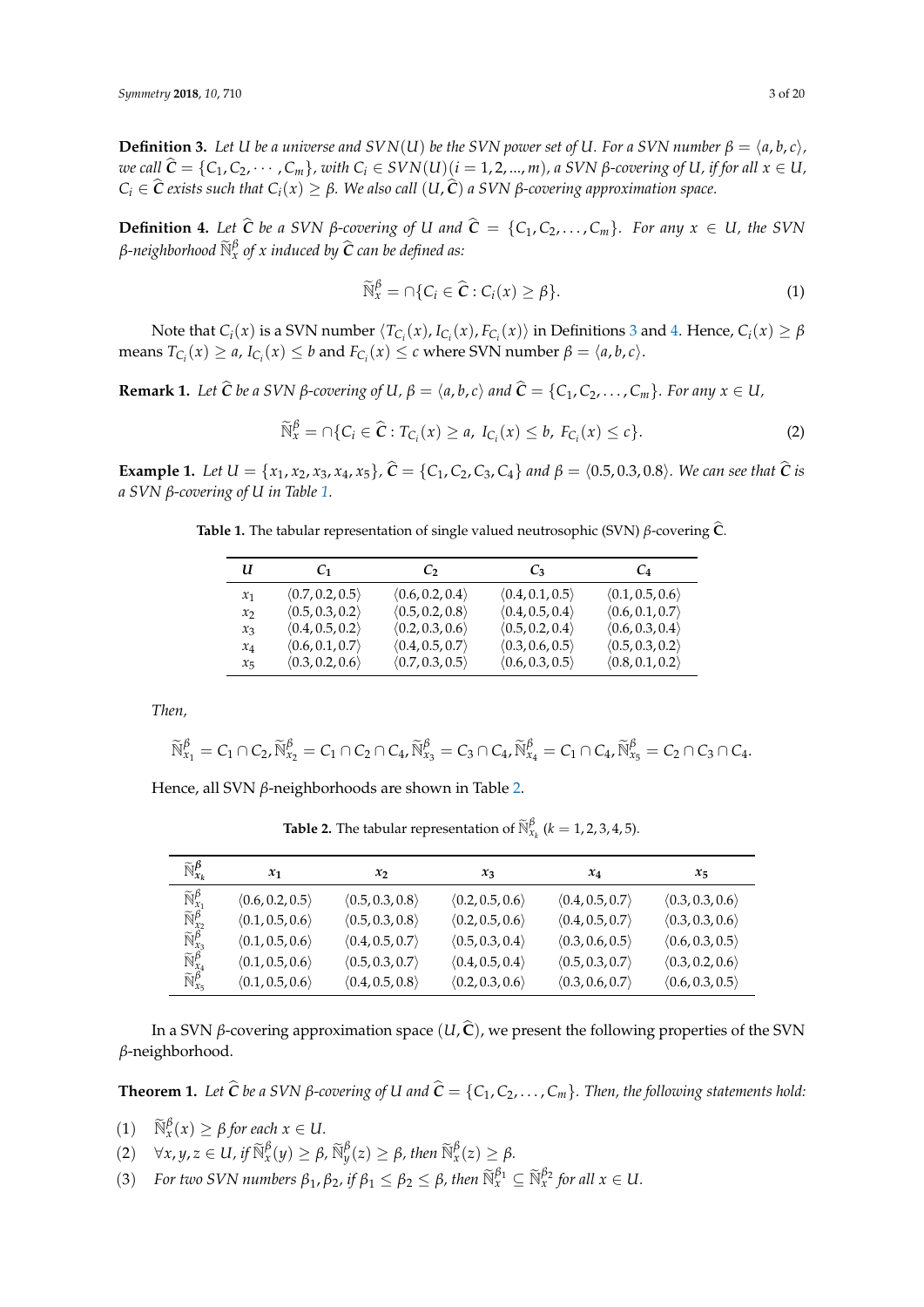### **Proof.**

- (1) For any  $x \in U$ ,  $\widetilde{\mathbb{N}}_x^{\beta}(x) = (\bigcap_{\beta \in \mathbb{N}} \beta(\beta)$ *Ci* (*x*)≥*β*  $C_i(x) = \Lambda$ *Ci* (*x*)≥*β*  $C_i(x) \geq \beta$ .
- (2) Let  $I = \{1, 2, \dots, m\}$ . Since  $\widetilde{\mathbb{N}}_x^{\beta}(y) \ge \beta$ , for any  $i \in I$ , if  $C_i(x) \ge \beta$ , then  $C_i(y) \ge \beta$ . Since  $\widetilde{\mathbb{N}}_y^{\beta}(z) \ge \beta$ . for any  $i \in I$ ,  $C_i(z) \ge \beta$  when  $C_i(y) \ge \beta$ . Then, for any  $i \in I$ ,  $C_i(x) \ge \beta$  implies  $C_i(z) \ge \beta$ . Therefore,  $\widetilde{\mathbb{N}}_{x}^{\beta}(z) \geq \beta$ .

(3) For all 
$$
x \in U
$$
, since  $\beta_1 \leq \beta_2 \leq \beta$ ,  $\{C_i \in \mathbf{C} : C_i(x) \geq \beta_1\} \supseteq \{C_i \in \mathbf{C} : C_i(x) \geq \beta_2\}$ . Hence,  $\widetilde{\mathbb{N}}_x^{\beta_1} = \cap \{C_i \in \widehat{\mathbf{C}} : C_i(x) \geq \beta_1\} \subseteq \cap \{C_i \in \widehat{\mathbf{C}} : C_i(x) \geq \beta_2\} = \widetilde{\mathbb{N}}_x^{\beta_2}$  for all  $x \in U$ .

<span id="page-3-0"></span>**Proposition 1.** Let  $\widehat{C}$  be a SVN  $\beta$ -covering of U. For any  $x, y \in U$ ,  $\widetilde{\mathbb{N}}_x^{\beta}(y) \ge \beta$  if and only if  $\widetilde{\mathbb{N}}_y^{\beta} \subseteq \widetilde{\mathbb{N}}_x^{\beta}$ .

**Proof.** Suppose the SVN number  $\beta = \langle a, b, c \rangle$ .  $(\Rightarrow)$ : Since  $\widetilde{\mathbb{N}}_x^{\beta}(y) \geq \beta$ ,

$$
T_{\widetilde{\mathbb{N}}^{\beta}_x}(y) = T_{\underset{\substack{T_{C_i}(x) \geq a \\ I_{C_i}(x) \leq b}}{\bigcap} C_i}(y) = \underset{\substack{T_{C_i}(x) \geq a \\ I_{C_i}(x) \leq b}}{\bigwedge} T_{C_i}(y) \geq a, I_{\widetilde{\mathbb{N}}^{\beta}_x}(y) = I_{\underset{\substack{T_{C_i}(x) \geq a \\ I_{C_i}(x) \leq c}}{\bigcap} C_i}(y) = \underset{\substack{T_{C_i}(x) \leq a \\ I_{C_i}(x) \leq b}}{\bigvee} I_{C_i}(y) \leq b,}
$$

and

$$
F_{\widetilde{\mathbb{N}}^{\beta}_x}(y) = F \underset{\substack{T_{C_i}(x) \ge a \\ I_{C_i}(x) \le c \\ F_{C_i}(x) \le b}}{\cap} C_i(y) = \underset{\substack{T_{C_i}(x) \ge a \\ I_{C_i}(x) \le b}}{\vee} F_{C_i}(y) \le c.
$$

Then,

$$
\{C_i \in \widehat{\mathbf{C}} : T_{C_i}(x) \ge a, I_{C_i}(x) \le b, F_{C_i}(x) \le c\} \subseteq \{C_i \in \widehat{\mathbf{C}} : T_{C_i}(y) \ge a, I_{C_i}(y) \le b, F_{C_i}(y) \le c\}.
$$
  
Therefore, for each  $z \in U$ 

Therefore, for each 
$$
z \in U
$$
,

$$
\begin{aligned} T_{\widetilde{\mathbb{N}}^{\beta}_x}(z) &= \bigwedge_{T_{C_i}(x)\geq a} T_{C_i}(z) \geq \bigwedge_{T_{C_i}(y)\geq a} T_{C_i}(z) = T_{\widetilde{\mathbb{N}}^{\beta}_y}(z),\\ &\quad \underset{I_{C_i}(x)\leq b}{\underset{I_{C_i}(x)\leq b}{\underset{I_{C_i}(x)\leq c}{\underset{I_{C_i}(y)\leq b}{\underset{I_{C_i}(y)\leq b}{\underset{I_{C_i}(y)\leq b}{\underset{I_{C_i}(y)\leq a}{\underset{I_{C_i}(y)\leq a}{\underset{I_{C_i}(y)\leq a}{\underset{I_{C_i}(y)\leq b}{\underset{I_{C_i}(y)\leq b}{\underset{I_{C_i}(y)\leq b}{\underset{I_{C_i}(x)\leq b}{\underset{I_{C_i}(x)\leq b}{\underset{I_{C_i}(x)\leq b}{\underset{I_{C_i}(x)\leq b}{\underset{I_{C_i}(x)\leq b}{\underset{I_{C_i}(x)\leq b}{\underset{I_{C_i}(x)\leq b}{\underset{I_{C_i}(x)\leq b}{\underset{I_{C_i}(x)\leq b}{\underset{I_{C_i}(y)\leq b}{\underset{I_{C_i}(y)\leq b}{\underset{I_{C_i}(y)\leq b}{\underset{I_{C_i}(y)\leq b}{\underset{I_{C_i}(y)\leq c}}}}}}}} \end{aligned}
$$

Hence,  $\widetilde{\mathbb{N}}_{\mathcal{Y}}^{\beta} \subseteq \widetilde{\mathbb{N}}_{\mathcal{X}}^{\beta}$ .

 $(\Leftarrow)$ : For any  $x, y \in U$ , since  $\widetilde{\mathbb{N}}_y^{\beta} \subseteq \widetilde{\mathbb{N}}_x^{\beta}$ ,

$$
T_{\widetilde{\mathbb{N}}^{\beta}_x}(y) \geq T_{\widetilde{\mathbb{N}}^{\beta}_y}(y) \geq a, I_{\widetilde{\mathbb{N}}^{\beta}_x}(y) \leq I_{\widetilde{\mathbb{N}}^{\beta}_y}(y) \leq b \text{ and } F_{\widetilde{\mathbb{N}}^{\beta}_x}(y) \leq F_{\widetilde{\mathbb{N}}^{\beta}_y}(y) \leq c.
$$

Therefore,  $\widetilde{\mathbb{N}}_{x}^{\beta}(y) \geq \beta$ .

The notion of SVN *β*-neighborhood in the SVN *β*-covering approximation space in the following definition.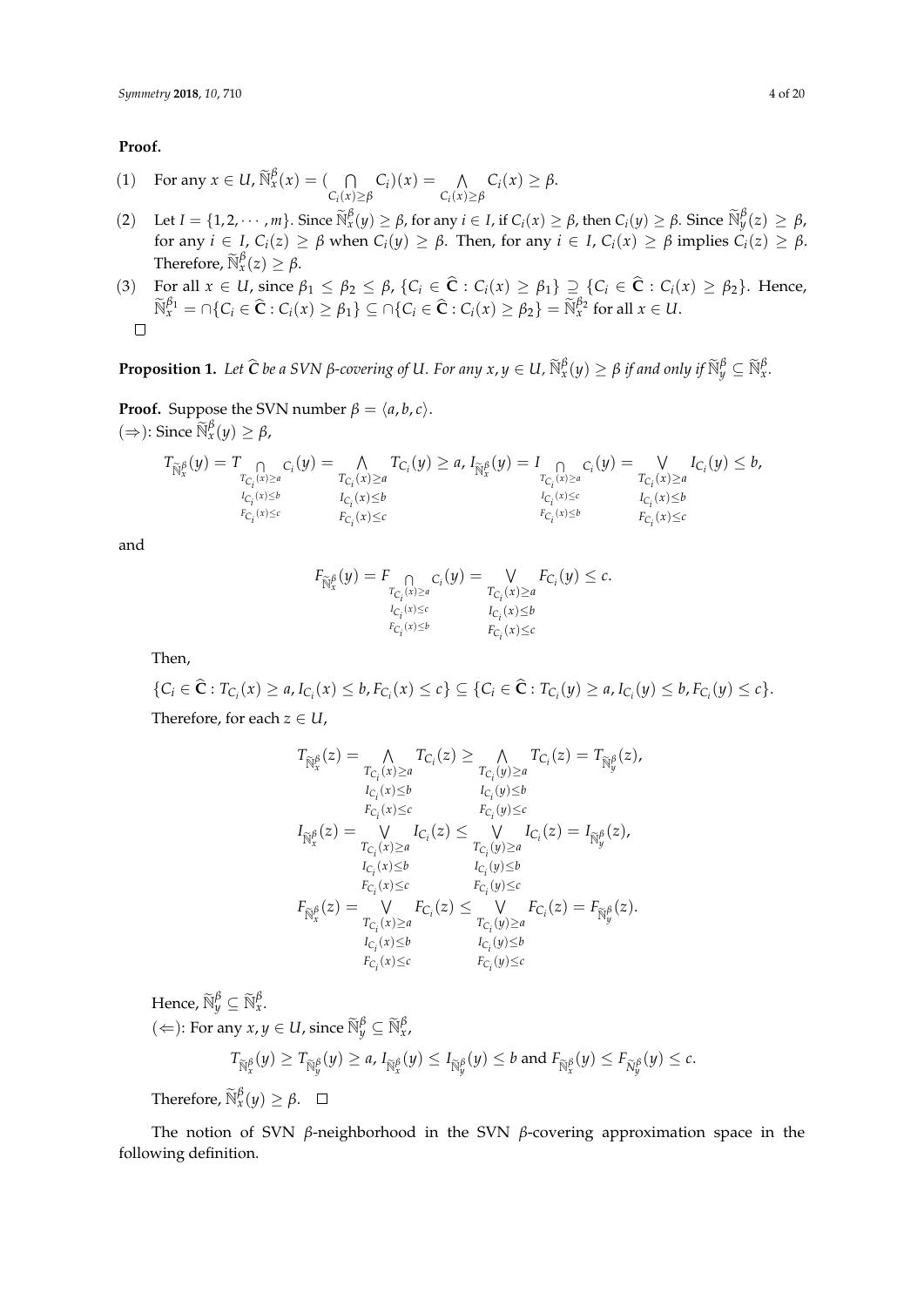<span id="page-4-1"></span>**Definition 5.** Let  $(U, \hat{C})$  be a SVN  $\beta$ -covering approximation space and  $\hat{C} = \{C_1, C_2, \ldots, C_m\}$ . For each  $x \in U$ , *we define the β-neighborhood* N *β x of x as:*

$$
\overline{\mathbb{N}}_x^{\beta} = \{ y \in U : \widetilde{\mathbb{N}}_x^{\beta}(y) \ge \beta \}. \tag{3}
$$

Note that  $\widetilde{\mathbb{N}}_x^{\beta}(y)$  is a SVN number  $\langle T_{\widetilde{\mathbb{N}}_x^{\beta}}(y), I_{\widetilde{\mathbb{N}}_x^{\beta}}(y), F_{\widetilde{\mathbb{N}}_x^{\beta}}(y)\rangle$  in Definition [5.](#page-4-1)

**Remark 2.** Let  $\widehat{C}$  be a SVN  $\beta$ -covering of U,  $\beta = \langle a, b, c \rangle$  and  $\widehat{C} = \{C_1, C_2, \dots, C_m\}$ . For each  $x \in U$ ,

$$
\overline{\mathbb{N}}_{x}^{\beta} = \{ y \in U : T_{\widetilde{\mathbb{N}}_{x}^{\beta}}(y) \geq a, I_{\widetilde{\mathbb{N}}_{x}^{\beta}}(y) \leq b, F_{\widetilde{\mathbb{N}}_{x}^{\beta}}(y) \leq c \}. \tag{4}
$$

<span id="page-4-4"></span>**Example 2** (Continued from Example [1\)](#page-2-4). *Let*  $\beta = \langle 0.5, 0.3, 0.8 \rangle$ *, then we have* 

$$
\overline{\mathbb{N}}_{x_1}^{\beta} = \{x_1, x_2\}, \ \overline{\mathbb{N}}_{x_2}^{\beta} = \{x_2\}, \ \overline{\mathbb{N}}_{x_3}^{\beta} = \{x_3, x_5\}, \overline{\mathbb{N}}_{x_4}^{\beta} = \{x_2, x_4\}, \ \overline{\mathbb{N}}_{x_5}^{\beta} = \{x_5\}.
$$

Some properties of the *β*-neighborhood in a SVN *β*-covering of *U* are presented in Theorem [2](#page-4-2) and Proposition [2.](#page-4-3)

<span id="page-4-2"></span>**Theorem 2.** Let  $\hat{C}$  be a SVN  $\beta$ -covering of U and  $\hat{C} = \{C_1, C_2, \ldots, C_m\}$ . Then, the following statements hold:

- (1)  $x \in \overline{\mathbb{N}}_x^{\beta}$  for each  $x \in U$ .
- $(2)$   $\forall x, y, z \in U$ , if  $x \in \overline{\mathbb{N}}_y^{\beta}$ ,  $y \in \overline{\mathbb{N}}_z^{\beta}$ , then  $x \in \overline{\mathbb{N}}_z^{\beta}$ .

# **Proof.**

- (1) According to Theorem [1](#page-2-5) and Definition [5,](#page-4-1) it is straightforward.
- (2) For any  $x, y, z \in U$ ,  $x \in \overline{\mathbb{N}}_y^{\beta} \Leftrightarrow \widetilde{\mathbb{N}}_y^{\beta}(x) \ge \beta \Leftrightarrow \widetilde{\mathbb{N}}_x^{\beta} \subseteq \widetilde{\mathbb{N}}_y^{\beta}$ , and  $y \in \overline{\mathbb{N}}_z^{\beta} \Leftrightarrow \widetilde{\mathbb{N}}_z^{\beta}(y) \ge \beta \Leftrightarrow \widetilde{\mathbb{N}}_y^{\beta} \subseteq \widetilde{\mathbb{N}}_z^{\beta}$ . Hence,  $\widetilde{\mathbb{N}}_x^{\beta} \subseteq \widetilde{\mathbb{N}}_z^{\beta}$ . By Proposition [1,](#page-3-0) we have  $\widetilde{\mathbb{N}}_z^{\beta}(x) \geq \beta$ , i.e.,  $x \in \overline{\mathbb{N}}_z^{\beta}$ .  $\Box$

<span id="page-4-3"></span>**Proposition 2.** Let  $\widehat{C}$  be a SVN  $\beta$ -covering of U and  $\widehat{C} = \{C_1, C_2, \ldots, C_m\}$ . Then, for all  $x \in U$ ,  $x \in \overline{\mathbb{N}}_y^{\beta}$ if and only if  $\overline{\mathbb{N}}_{x}^{\beta} \subseteq \overline{\mathbb{N}}_{y}^{\beta}.$ 

**Proof.** ( $\Rightarrow$ ): For any  $z \in \overline{\mathbb{N}}_x^{\beta}$ , we know  $\widetilde{\mathbb{N}}_x^{\beta}(z) \geq \beta$ . Since  $x \in \overline{\mathbb{N}}_y^{\beta}$ ,  $\widetilde{\mathbb{N}}_y^{\beta}(x) \geq \beta$ . According to (2) in Theorem [1,](#page-2-5) we have  $\widetilde{\mathbb{N}}_{y}^{\beta}(z) \geq \beta$ . Hence,  $z \in \overline{\mathbb{N}}_{y}^{\beta}$ . Therefore,  $\overline{\mathbb{N}}_{x}^{\beta} \subseteq \overline{\mathbb{N}}_{y}^{\beta}$ .  $(\Leftarrow)$ : According to (1) in Theorem [2,](#page-4-2)  $x \in \overline{\mathbb{N}}_x^{\beta}$  for all  $x \in U$ . Since  $\overline{\mathbb{N}}_x^{\beta} \subseteq \overline{\mathbb{N}}_y^{\beta}$ ,  $x \in \overline{\mathbb{N}}_y^{\beta}$ .

The relationship between SVN *β*-neighborhoods and *β*-neighborhoods is presented in the following proposition.

**Proposition 3.** Let  $\widehat{\mathbf{C}}$  be a SVN  $\beta$ -covering of U. For any  $x,y\in U$ ,  $\widetilde{\mathbb{N}}_x^\beta\subseteq\widetilde{\mathbb{N}}_y^\beta$  if and only if  $\overline{\mathbb{N}}_x^\beta\subseteq\overline{\mathbb{N}}_y^\beta$ .

**Proof.** According to Propositions [1](#page-3-0) and [2,](#page-4-3) it is straightforward. □

#### <span id="page-4-0"></span>**4. Two Types of Single Valued Neutrosophic Covering Rough Set Models**

In this section, we propose two types of SVN covering rough set models on basis of the SVN *β*-neighborhoods and the *β*-neighborhoods, respectively. Then, we investigate the properties of the defined lower and upper approximation operators.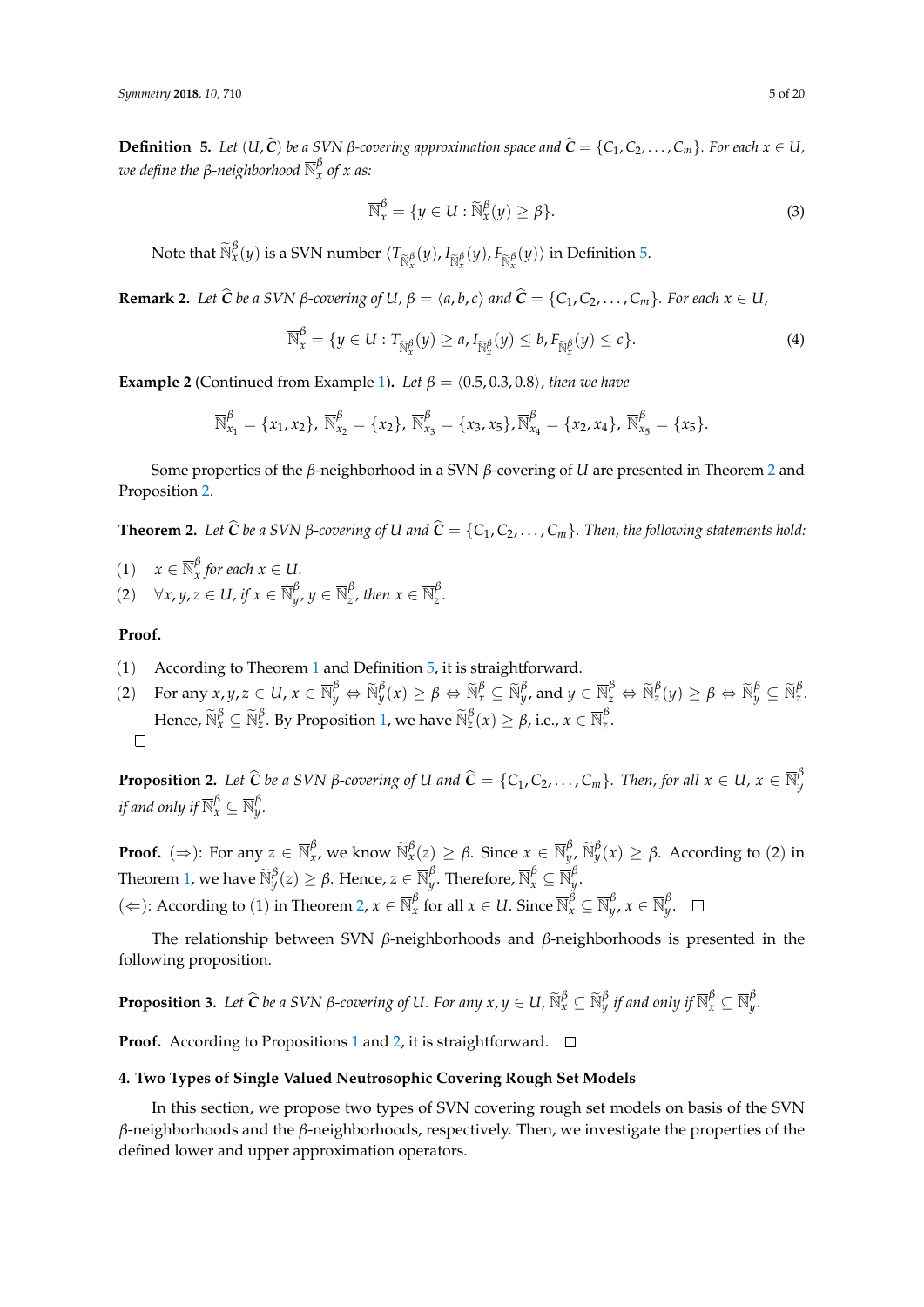<span id="page-5-0"></span>**Definition 6.** *Let*  $(U, \hat{C})$  *be a SVN β-covering approximation space. For each A* ∈ *SVN*(*U*) *where*  $A = \{\langle x, T_A(x), I_A(x), F_A(x)\rangle : x \in U\}$ , we define the single valued neutrosophic (SVN) covering upper approximation  $\widetilde{\mathbb{C}}(A)$  and lower approximation  $\mathbb{C}(A)$  of  $A$  as:

$$
\widetilde{\mathbb{C}}(A) = \{ \langle x, \vee_{y \in U} [T_{\widetilde{\mathbb{N}}^{\beta}_{x}}(y) \wedge T_{A}(y)], \vee_{y \in U} [I_{\widetilde{\mathbb{N}}^{\beta}_{x}}(y) \wedge I_{A}(y)], \wedge_{y \in U} [F_{\widetilde{\mathbb{N}}^{\beta}_{x}}(y) \vee F_{A}(y)] \rangle : x \in U \},\
$$
\n
$$
\mathbb{C}(A) = \{ \langle x, \wedge_{y \in U} [F_{\widetilde{\mathbb{N}}^{\beta}_{x}}(y) \vee T_{A}(y)], \wedge_{y \in U} [(1 - I_{\widetilde{\mathbb{N}}^{\beta}_{x}}(y)) \vee I_{A}(y)], \vee_{y \in U} [T_{\widetilde{\mathbb{N}}^{\beta}_{x}}(y) \wedge F_{A}(y)] \rangle : x \in U \}.
$$
\n(5)

If  $\widetilde{\mathbb{C}}(A) \neq \mathbb{C}(A)$ , then  $A$  is called the first type of SVN covering rough set.

<span id="page-5-1"></span>**Example 3** (Continued from Example [1\)](#page-2-4). Let  $\beta = (0.5, 0.3, 0.8)$ ,  $A = \frac{(0.6, 0.3, 0.5)}{x_1}$  $\frac{(0.3,0.5)}{x_1} + \frac{(0.4,0.5,0.1)}{x_2}$  $\frac{0.5,0.1)}{x_2}$  +  $(0.3, 0.2, 0.6)$  $\frac{(0.5,0.3,0.4)}{x_3} + \frac{(0.5,0.3,0.4)}{x_4}$  $\frac{(0.7,0.2,0.3)}{x_4}$  +  $\frac{(0.7,0.2,0.3)}{x_5}$ *x*5 *. Then,*

$$
\widetilde{\mathbb{C}}(A) = \{ \langle x_1, 0.6, 0.3, 0.5 \rangle, \langle x_2, 0.4, 0.3, 0.6 \rangle, \langle x_3, 0.6, 0.5, 0.5 \rangle, \langle x_4, 0.5, 0.3, 0.6 \rangle, \langle x_5, 0.6, 0.5, 0.5 \rangle \},
$$
  

$$
\mathbb{C}(A) = \{ \langle x_1, 0.6, 0.5, 0.5 \rangle, \langle x_2, 0.6, 0.5, 0.4 \rangle, \langle x_3, 0.4, 0.4, 0.5 \rangle, \langle x_4, 0.4, 0.5, 0.4 \rangle, \langle x_5, 0.6, 0.4, 0.3 \rangle \}.
$$

Some basic properties of the SVN covering upper and lower approximation operators are proposed in the following proposition.

**Proposition 4.** *Let <sup>C</sup>*<sup>b</sup> *be a SVN <sup>β</sup>-covering of U. Then, the SVN covering upper and lower approximation operators in Definition [6](#page-5-0) satisfy the following properties: for all*  $A, B \in SVN(U)$ *,* 

- (1)  $\widetilde{\mathbb{C}}(A') = (\mathbb{C}(A))', \mathbb{C}(A') = (\widetilde{\mathbb{C}}(A))'.$
- $(2)$  *If*  $A \subseteq B$ , then  $\mathbb{C}(A) \subseteq \mathbb{C}(B)$ ,  $\widetilde{\mathbb{C}}(A) \subseteq \widetilde{\mathbb{C}}(B)$ .
- (3)  $\mathbb{C}(A \cap B) = \mathbb{C}(A) \cap \mathbb{C}(B)$ ,  $\widetilde{\mathbb{C}}(A \cup B) = \widetilde{\mathbb{C}}(A) \cup \widetilde{\mathbb{C}}(B)$ .
- $(A)$   $\mathbb{C}(A \cup B) \supseteq \mathbb{C}(A) \cup \mathbb{C}(B)$ ,  $\widetilde{\mathbb{C}}(A \cap B) \subseteq \widetilde{\mathbb{C}}(A) \cap \widetilde{\mathbb{C}}(B)$ .

# **Proof.**

(1)

$$
\begin{aligned}\n\widetilde{\mathbb{C}}(A') &= \{ \langle x, \vee_{y \in U} [T_{\widetilde{\mathbb{N}}_x^{\beta}}(y) \wedge T_{A'}(y)], \vee_{y \in U} [I_{\widetilde{\mathbb{N}}_x^{\beta}}(y) \wedge I_{A'}(y)], \wedge_{y \in U} [F_{\widetilde{\mathbb{N}}_x^{\beta}}(y) \vee F_{A'}(y)] \rangle : x \in U \} \\
&= \{ \langle x, \vee_{y \in U} [T_{\widetilde{\mathbb{N}}_x^{\beta}}(y) \wedge F_A(y)], \vee_{y \in U} [I_{\widetilde{\mathbb{N}}_x^{\beta}}(y) \wedge (1 - I_A(y))] \rangle, \wedge_{y \in U} [F_{\widetilde{\mathbb{N}}_x^{\beta}}(y) \vee T_A(y)] \rangle : x \in U \} \\
&= (\mathbb{C}(A))'.\n\end{aligned}
$$

If we replace *A* by *A'* in this proof, we can also prove  $\mathbb{C}(A') = (\widetilde{\mathbb{C}}(A))'$ . (2) Since  $A \subseteq B$ , so  $T_A(x) \leq T_B(x)$ ,  $I_B(x) \leq I_A(x)$  and  $F_B(x) \leq F_A(x)$  for all  $x \in U$ . Therefore,

$$
T_{\mathbb{C}(A)}(x) = \wedge_{y \in U} [F_{\widetilde{\mathbb{N}}_x^{\beta}}(y) \vee T_A(y)] \le \wedge_{y \in U} [F_{\widetilde{\mathbb{N}}_x^{\beta}}(y) \vee T_B(y)] = T_{\mathbb{C}(B)}(x),
$$
  
\n
$$
I_{\mathbb{C}(A)}(x) = \wedge_{y \in U} [(1 - I_{\widetilde{\mathbb{N}}_x^{\beta}}(y)) \vee I_A(y)] \ge \wedge_{y \in U} [(1 - I_{\widetilde{\mathbb{N}}_x^{\beta}}(y)) \vee I_B(y)] = I_{\mathbb{C}(B)}(x),
$$
  
\n
$$
F_{\mathbb{C}(A)}(x) = \vee_{y \in U} [T_{\widetilde{\mathbb{N}}_x^{\beta}}(y) \wedge F_A(y)] \ge \vee_{y \in U} [T_{\widetilde{\mathbb{N}}_x^{\beta}}(y) \wedge F_B(y)] = F_{\mathbb{C}(B)}(x).
$$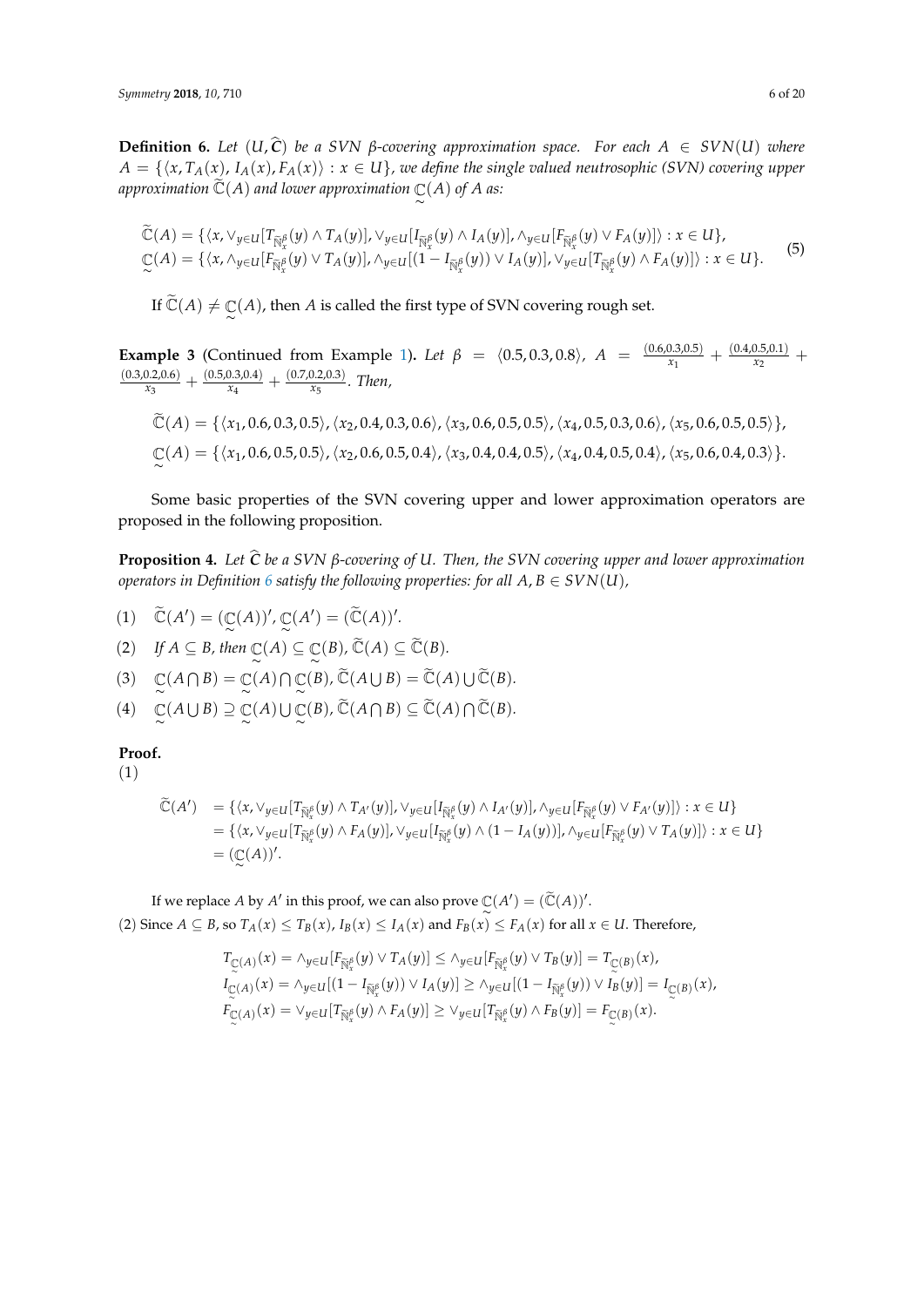Hence,  $\mathbb{C}(A) \subseteq \mathbb{C}(B)$ . In the same way, there is  $\widetilde{\mathbb{C}}(A) \subseteq \widetilde{\mathbb{C}}(B)$ .

(3)

# $\mathbb{C}^{\left( A\cap B\right) }$

- $= \{ \langle x, \wedge_{y\in U} [F_{\widetilde{N}^{\beta}_{x}}(y) \vee T_{A\bigcap B}(y)], \wedge_{y\in U} [(1-I_{\widetilde{N}^{\beta}_{x}}(y)) \vee I_{A\bigcap B}(y)], \vee_{y\in U} [T_{\widetilde{N}^{\beta}_{x}}(y) \wedge F_{A\bigcap B}(y)] \rangle : x \in U \}$
- $=\ \{\langle x, \wedge_{y\in U} [F_{\widetilde{\mathbb{N}}^{\beta}_{x}}(y) \vee (T_{A}(y) \wedge T_{B}(y))] , \wedge_{y\in U} [(1-I_{\widetilde{\mathbb{N}}^{\beta}_{x}}(y)) \vee (I_{A}(y) \vee I_{B}(y))] , \vee_{y\in U} [T_{\widetilde{\mathbb{N}}^{\beta}_{x}}(y) \wedge (F_{A}(y) \vee F_{B}(y))] \}$ *∨F<sub>B</sub>*(*y*))]): *x* ∈ *U*}
- $=\quad \{\langle x, \wedge_{y\in U}[(F_{\widetilde{\mathbb{N}}^{^{\beta}_{x}}}(y)\vee T_{A}(y))\wedge (F_{\widetilde{\mathbb{N}}^{^{\beta}_{x}}}(y)\vee T_{B}(y))] , \wedge_{y\in U} [((1-I_{\widetilde{\mathbb{N}}^{^{\beta}_{x}}}(y))\vee I_{A}(y))\vee (1-I_{\widetilde{\mathbb{N}}^{^{\beta}_{x}}}(y))\vee$  $I_B(y)$ ],  $\vee_{y \in U}$ [(*T*<sub> $\tilde{N}^{\beta}_x(y) \wedge F_A(y)$ )  $\vee$  (*T*<sub> $\tilde{N}^{\beta}_x(y) \wedge F_B(y)$ )]) : *x* ∈ *U*}</sub></sub>  $= \mathbb{C}(A) \cap \mathbb{C}(B).$

Similarly, we can obtain  $\widetilde{\mathbb{C}}(A \cup B) = \widetilde{\mathbb{C}}(A) \cup \widetilde{\mathbb{C}}(B)$ . (4) Since *A* ⊆ *A* ∪ *B*, *B* ⊆ *A* ∪ *B*, *A* ∩ *B* ⊆ *A* and *A* ∩ *B* ⊆ *B*,

$$
\mathbb{C}(A) \subseteq \mathbb{C}(A \cup B), \mathbb{C}(B) \subseteq \mathbb{C}(A \cup B), \widetilde{\mathbb{C}}(A \cap B) \subseteq \widetilde{\mathbb{C}}(A) \text{ and } \widetilde{\mathbb{C}}(A \cap B) \subseteq \widetilde{\mathbb{C}}(B).
$$

 $Hence, \mathbb{C}(A \cup B) \supseteq \mathbb{C}(A) \cup \mathbb{C}(B), \widetilde{\mathbb{C}}(A \cap B) \subseteq \widetilde{\mathbb{C}}(A) \cap \widetilde{\mathbb{C}}(B).$ 

We propose the other SVN covering rough set model, which concerns the crisp lower and upper approximations of each crisp set in the SVN environment.

<span id="page-6-0"></span>**Definition 7.** Let  $(U, \hat{C})$  be a SVN  $\beta$ -covering approximation space. For each crisp subset  $X \in P(U)$  ( $P(U)$  is *the power set of U), we define the SVN covering upper approximation*  $\overline{C}(X)$  *and lower approximation*  $C(X)$  *of X as:*

$$
\overline{\mathbb{C}}(X) = \{x \in U : \overline{\mathbb{N}}_x^{\beta} \cap X \neq \emptyset\},\
$$
  

$$
\underline{\mathbb{C}}(X) = \{x \in U : \overline{\mathbb{N}}_x^{\beta} \subseteq X\}.
$$
  
(6)

If  $\overline{\mathbb{C}}(X) \neq \underline{\mathbb{C}}(X)$ , then *X* is called the second type of SVN covering rough set.

<span id="page-6-1"></span>**Example 4** (Continued from Example [2\)](#page-4-4). Let  $\beta = \langle 0.5, 0.3, 0.8 \rangle$ ,  $X = \{x_1, x_2\}$ ,  $Y = \{x_2, x_4, x_5\}$ . Then,

$$
\overline{\mathbb{C}}(X) = \{x_1, x_2, x_4\}, \underline{\mathbb{C}}(X) = \{x_1, x_2\},
$$
  

$$
\overline{\mathbb{C}}(Y) = \{x_1, x_2, x_3, x_4, x_5\}, \underline{\mathbb{C}}(Y) = \{x_2, x_4, x_5\},
$$
  

$$
\overline{\mathbb{C}}(U) = U, \underline{\mathbb{C}}(U) = U, \overline{\mathbb{C}}(\emptyset) = \emptyset, \underline{\mathbb{C}}(\emptyset) = \emptyset.
$$

**Proposition 5.** *Let <sup>C</sup>*<sup>b</sup> *be a SVN <sup>β</sup>-covering of U. Then, the SVN covering upper and lower approximation operators in Definition [7](#page-6-0) satisfy the following properties: for all*  $X, Y \in P(U)$ *,* 

\n- (1) 
$$
\underline{C}(\emptyset) = \emptyset
$$
,  $\overline{C}(U) = U$ .
\n- (2)  $\underline{C}(U) = U$ ,  $\overline{C}(\emptyset) = \emptyset$ .
\n- (3)  $\underline{C}(X') = (\overline{C}(X))'$ ,  $\overline{C}(X') = (\underline{C}(X))'$ .
\n- (4) If  $X \subseteq Y$ , then  $\underline{C}(X) \subseteq \underline{C}(Y)$ ,  $\overline{C}(X) \subseteq \overline{C}(Y)$ .
\n- (5)  $\underline{C}(X \cap Y) = \underline{C}(X) \cap \underline{C}(Y)$ ,  $\overline{C}(X \cup Y) = \overline{C}(X) \cup \overline{C}(Y)$ .
\n- (6)  $\underline{C}(X \cup Y) \supseteq \underline{C}(X) \cup \underline{C}(Y)$ ,  $\overline{C}(X \cap Y) \subseteq \overline{C}(X) \cap \overline{C}(Y)$ .
\n

- 
- $(C(7) \subseteq \underline{\mathbb{C}}(X)) \subseteq \underline{\mathbb{C}}(X), \overline{\mathbb{C}}(\overline{\mathbb{C}}(X)) \supseteq \overline{\mathbb{C}}(X).$
- $(8)$   $\underline{\mathbb{C}}(X) \subseteq X \subseteq \overline{\mathbb{C}}(X)$ .

$$
(9) \quad X \subseteq Y \text{ or } Y \subseteq X \Leftrightarrow \underline{\mathbb{C}}(X \cap Y) = \underline{\mathbb{C}}(X) \cap \underline{\mathbb{C}}(Y), \overline{\mathbb{C}}(X \cup Y) = \overline{\mathbb{C}}(X) \cup \overline{\mathbb{C}}(Y).
$$

**Proof.** It can be directly followed from Definitions [5](#page-4-1) and [7.](#page-6-0) □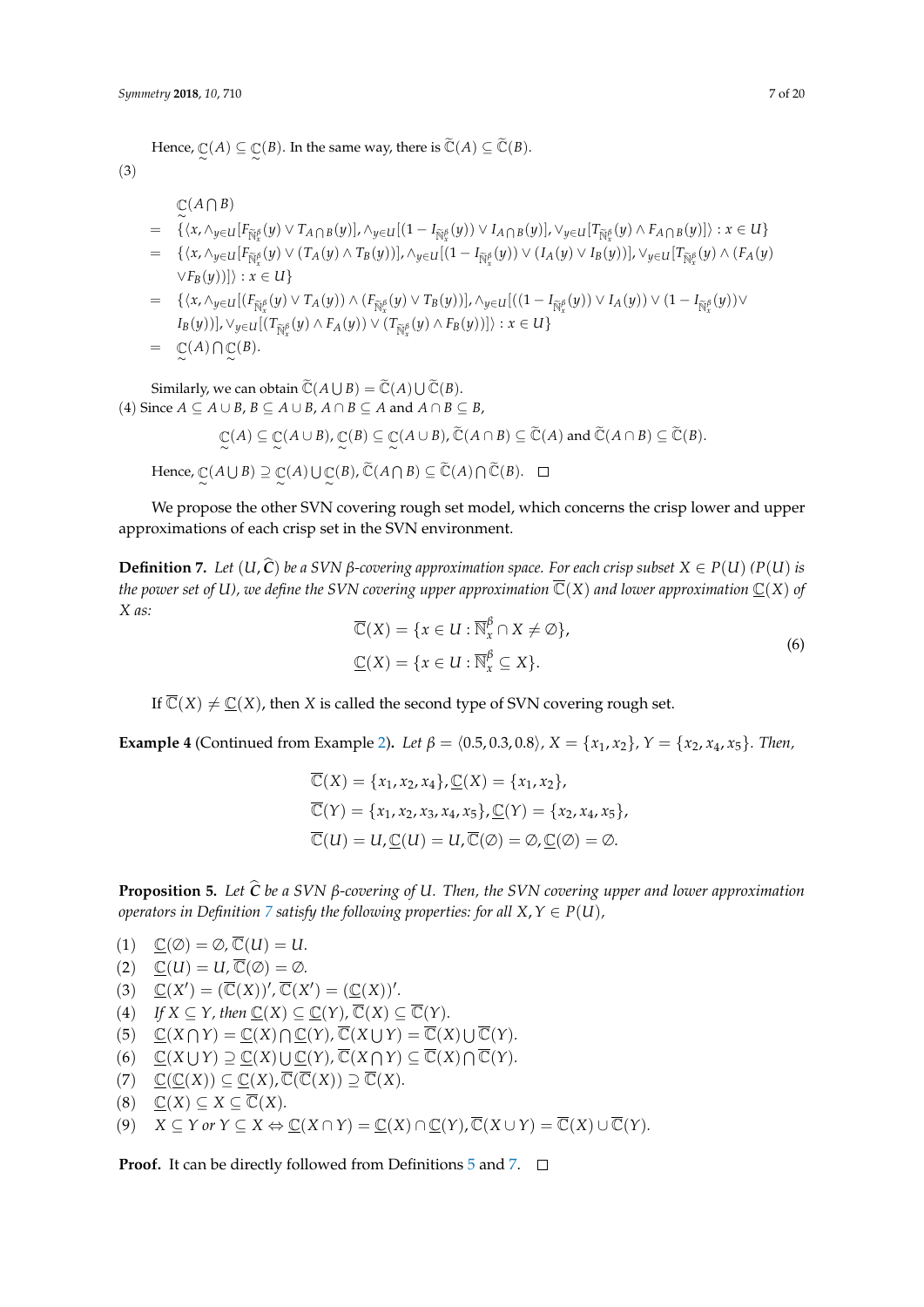#### <span id="page-7-0"></span>**5. Matrix Representations of These Single Valued Neutrosophic Covering Rough Set Models**

In this section, matrix representations of the proposed SVN covering rough set models are investigated. Firstly, some new matrices and matrix operations are presented. Then, we show the matrix representations of these SVN approximation operators defined in Definitions [6](#page-5-0) and [7.](#page-6-0) The order of elements in *U* is given.

<span id="page-7-1"></span>**Definition 8.** Let  $\hat{C}$  be a SVN  $\beta$ -covering of U with  $U = \{x_1, x_2, \dots, x_n\}$  and  $\hat{C} = \{C_1, C_2, \dots, C_m\}$ . Then,  $M_{\widehat{\mathcal{C}}} = (C_j(x_i))_{n \times m}$  is named a matrix representation of  $\widehat{\mathcal{C}}$ , and  $M_{\widehat{\mathcal{C}}}^{\beta} = (s_{ij})_{n \times m}$  is called a  $\beta$ -matrix *representation of*  $\hat{C}$ *, where* 

$$
s_{ij} = \begin{cases} 1, & C_j(x_i) \ge \beta; \\ 0, & \text{otherwise.} \end{cases}
$$

<span id="page-7-4"></span>**Example 5** (Continued from Example [1\)](#page-2-4). *Let*  $\beta = \langle 0.5, 0.3, 0.8 \rangle$ *.* 

$$
M_{\widehat{C}} = \left(\begin{array}{cccccc} \langle 0.7, 0.2, 0.5 \rangle & \langle 0.6, 0.2, 0.4 \rangle & \langle 0.4, 0.1, 0.5 \rangle & \langle 0.1, 0.5, 0.6 \rangle \\ \langle 0.5, 0.3, 0.2 \rangle & \langle 0.5, 0.2, 0.8 \rangle & \langle 0.4, 0.5, 0.4 \rangle & \langle 0.6, 0.1, 0.7 \rangle \\ \langle 0.4, 0.5, 0.2 \rangle & \langle 0.2, 0.3, 0.6 \rangle & \langle 0.5, 0.2, 0.4 \rangle & \langle 0.6, 0.3, 0.4 \rangle \\ \langle 0.6, 0.1, 0.7 \rangle & \langle 0.4, 0.5, 0.7 \rangle & \langle 0.3, 0.6, 0.5 \rangle & \langle 0.5, 0.3, 0.2 \rangle \\ \langle 0.3, 0.2, 0.6 \rangle & \langle 0.7, 0.3, 0.5 \rangle & \langle 0.6, 0.3, 0.5 \rangle & \langle 0.8, 0.1, 0.2 \rangle \end{array}\right), M_{\widehat{C}}^{\beta} = \left(\begin{array}{cccccc} 1 & 1 & 0 & 0 \\ 1 & 1 & 0 & 1 \\ 0 & 0 & 1 & 1 \\ 1 & 0 & 0 & 1 \\ 0 & 1 & 1 & 1 \end{array}\right).
$$

<span id="page-7-2"></span>**Definition 9.** Let  $A = (a_{ik})_{n \times m}$  and  $B = (\langle b_{kj}^+, b_{kj}, b_{kj}^- \rangle)_{1 \leq k \leq m, 1 \leq j \leq l}$  be two matrices. We define  $D = A * B = (\langle d_{ij}^+, d_{ij}, d_{ij}^- \rangle)_{1 \leq i \leq n, 1 \leq j \leq l}$ *, where* 

$$
\langle d_{ij}^+, d_{ij}, d_{ij}^- \rangle = \langle \wedge_{k=1}^m [(1 - a_{ik}) \vee b_{kj}^+], 1 - \wedge_{k=1}^m [(1 - a_{ik}) \vee (1 - b_{kj})], 1 - \wedge_{k=1}^m [(1 - a_{ik}) \vee (1 - b_{kj}^-)] \rangle.
$$
 (7)

Based on Definitions [8](#page-7-1) and [9,](#page-7-2) all  $\widetilde{N}_x^{\beta}$  for any  $x \in U$  can be obtained by matrix operations.

<span id="page-7-3"></span>**Proposition 6.** Let  $\hat{C}$  be a SVN  $\beta$ -covering of U with  $U = \{x_1, x_2, \dots, x_n\}$  and  $\hat{C} = \{C_1, C_2, \dots, C_m\}$ . Then

$$
M_{\hat{C}}^{\beta} * M_{\hat{C}}^T = (\widetilde{N}_{x_i}^{\beta}(x_j))_{1 \le i \le n, 1 \le j \le n},
$$
\n(8)

where  $M_{\widehat{\mathcal{C}}}^{T}$  is the transpose of  $M_{\widehat{\mathcal{C}}}$ *.* 

**Proof.** Suppose  $M_{\hat{C}}^T = (C_k(x_j))_{m \times n}$ ,  $M_{\hat{C}}^{\beta} = (s_{ik})_{n \times m}$  and  $M_{\hat{C}}^{\beta}$ **C**b  $M_{\hat{\mathbf{C}}}^{T} = (\langle d_{ij}^{+}, d_{ij}, d_{ij}^{-} \rangle)_{1 \leq i \leq n, 1 \leq j \leq n}$ Since  $\hat{\mathbf{C}}$  is a SVN *β*-covering of *U*, for each *i* (1  $\leq$  *i*  $\leq$  *n*), there exists *k* (1  $\leq$  *k*  $\leq$  *m*) such that  $s_{ik} = 1$ . Then,

$$
\langle d_{ij}^{+}, d_{ij}, d_{ij}^{-} \rangle
$$
\n
$$
= \langle \wedge_{k=1}^{m} [(1 - s_{ik}) \vee T_{C_{k}}(x_{j})], 1 - \wedge_{k=1}^{m} [(1 - s_{ik}) \vee (1 - I_{C_{k}}(x_{j}))], 1 - \wedge_{k=1}^{m} [(1 - s_{ik}) \vee (1 - F_{C_{k}}(x_{j}))] \rangle
$$
\n
$$
= \langle \wedge_{s_{ik}=1} [(1 - s_{ik}) \vee T_{C_{k}}(x_{j})], 1 - \wedge_{s_{ik}=1} [(1 - s_{ik}) \vee (1 - I_{C_{k}}(x_{j}))], 1 - \wedge_{s_{ik}=1} [(1 - s_{ik}) \vee (1 - F_{C_{k}}(x_{j}))] \rangle
$$
\n
$$
= \langle \wedge_{s_{ik}=1} T_{C_{k}}(x_{j}), 1 - \wedge_{s_{ik}=1} (1 - I_{C_{k}}(x_{j})), 1 - \wedge_{s_{ik}=1} (1 - F_{C_{k}}(x_{j})) \rangle
$$
\n
$$
= \langle \wedge_{C_{k}(x_{i}) \geq \beta} T_{C_{k}}(x_{j}), 1 - \wedge_{C_{k}(x_{i}) \geq \beta} (1 - I_{C_{k}}(x_{j})), 1 - \wedge_{C_{k}(x_{i}) \geq \beta} (1 - F_{C_{k}}(x_{j})) \rangle
$$
\n
$$
= (\bigcap_{C_{k}(x_{i}) \geq \beta} C_{k})(x_{j})
$$
\n
$$
= \widetilde{\mathbb{N}}_{x_{i}}^{\beta}(x_{j}), 1 \leq i, j \leq n.
$$

Hence, *M β*  $\sum_{i=1}^{\beta} K_i M_i^T = (\widetilde{N}_{x_i}^{\beta}(x_j))_{1 \le i \le n, 1 \le j \le n}$ .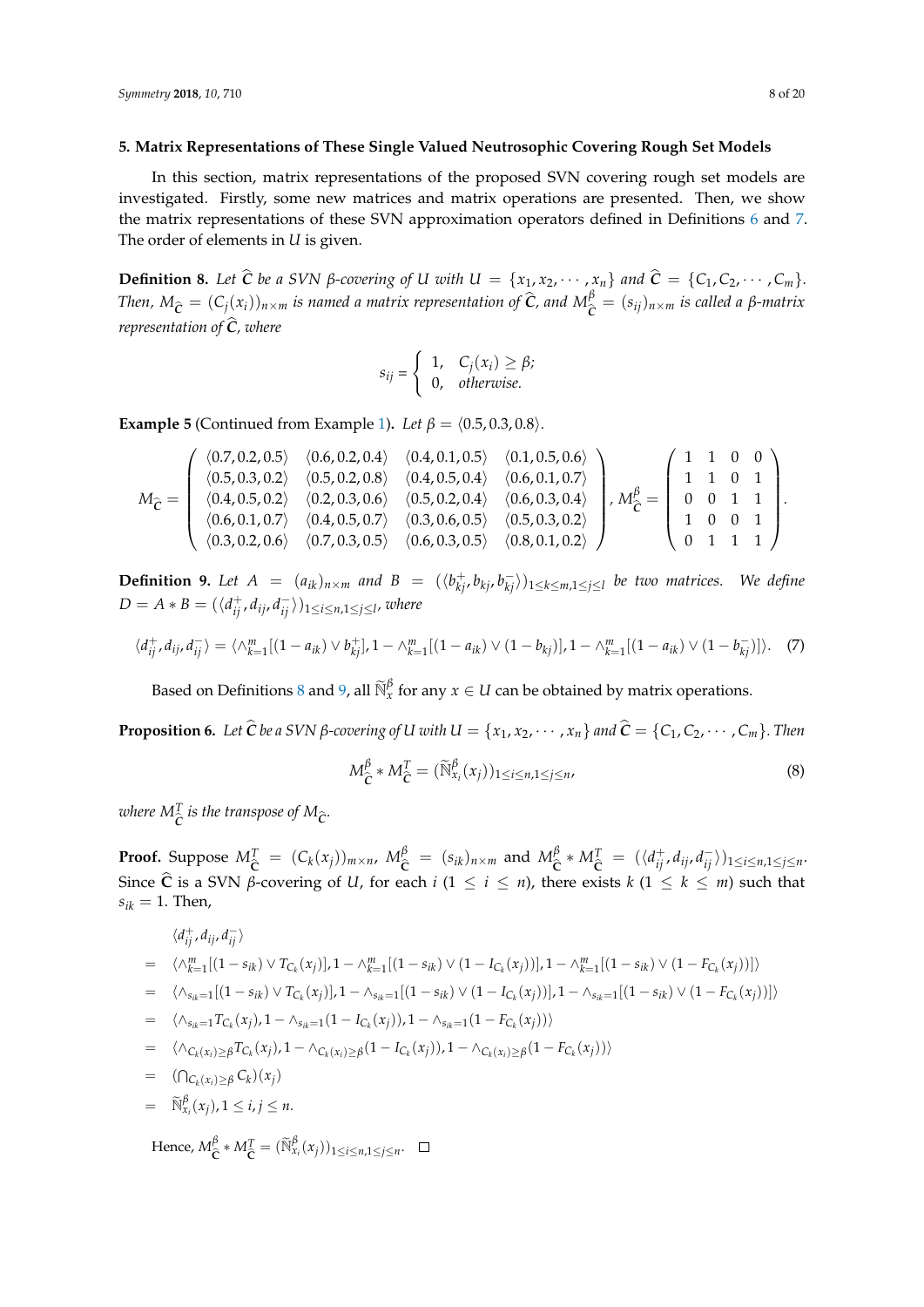**Example 6** (Continued from Example [1\)](#page-2-4)**.**

$$
M_{\tilde{C}}^{\beta} * M_{\tilde{C}}^{T}
$$
\n=\n
$$
\begin{pmatrix}\n1 & 1 & 0 & 0 \\
1 & 1 & 0 & 1 \\
0 & 0 & 1 & 1 \\
0 & 0 & 1 & 1\n\end{pmatrix}\n* \begin{pmatrix}\n\langle 0.7, 0.2, 0.5 \rangle & \langle 0.6, 0.2, 0.4 \rangle & \langle 0.4, 0.1, 0.5 \rangle & \langle 0.1, 0.5, 0.6 \rangle \\
\langle 0.5, 0.3, 0.2 \rangle & \langle 0.5, 0.2, 0.8 \rangle & \langle 0.4, 0.5, 0.4 \rangle & \langle 0.6, 0.1, 0.7 \rangle \\
\langle 0.4, 0.5, 0.2 \rangle & \langle 0.2, 0.3, 0.6 \rangle & \langle 0.5, 0.2, 0.4 \rangle & \langle 0.6, 0.3, 0.4 \rangle \\
\langle 0.6, 0.1, 0.7 \rangle & \langle 0.4, 0.5, 0.7 \rangle & \langle 0.3, 0.6, 0.5 \rangle & \langle 0.5, 0.3, 0.2 \rangle \\
\langle 0.3, 0.2, 0.6 \rangle & \langle 0.7, 0.3, 0.5 \rangle & \langle 0.6, 0.3, 0.5 \rangle & \langle 0.6, 0.1, 0.7 \rangle & \langle 0.3, 0.2, 0.6 \rangle \\
1 & 1 & 0 & 1 \\
0 & 0 & 1 & 1 \\
0 & 0 & 1 & 1\n\end{pmatrix}\n* \begin{pmatrix}\n\langle 0.7, 0.2, 0.5 \rangle & \langle 0.5, 0.3, 0.2 \rangle & \langle 0.4, 0.5, 0.2 \rangle & \langle 0.4, 0.5, 0.2 \rangle & \langle 0.6, 0.1, 0.7 \rangle & \langle 0.3, 0.2 \rangle \\
\langle 0.6, 0.2, 0.4 \rangle & \langle 0.5, 0.2, 0.8 \rangle & \langle 0.2, 0.3, 0.6 \rangle & \langle 0.4, 0.5, 0.7 \rangle & \langle 0.3, 0.6, 0.5 \rangle & \langle 0.7,
$$

<span id="page-8-0"></span>**Definition 10.** Let  $A = (\langle c_{ij}^+, c_{ij}, c_{ij}^- \rangle)_{m \times n}$  and  $B = (\langle d_j^+, d_j, d_j^- \rangle)_{m \times n}$  $\binom{-}{j}_n$ <sub>x1</sub> *be two matrices. We define*  $C = A \circ B = (\langle e_i^+, e_i, e_i^-, e_i^+ \rangle)$  $\binom{1}{i}$ ,  $\binom{n}{i}$  *and*  $D = A \diamond B = (\langle f_i^+, f_i, f_i^-\rangle)$ *i* i)*m*×1*, where*

$$
\langle e_i^+, e_i, e_i^- \rangle = \langle \vee_{j=1}^n (c_{ij}^+ \wedge d_j^+), \vee_{j=1}^n (c_{ij} \wedge d_j), \wedge_{j=1}^n (c_{ij}^- \vee d_j^-) \rangle,
$$
  

$$
\langle f_i^+, f_i, f_i^- \rangle = \langle \wedge_{j=1}^n (c_{ij}^- \vee d_j^+), \wedge_{j=1}^n [(1-c_{ij}) \vee d_j], \vee_{j=1}^n (c_{ij}^+ \wedge d_j^-) \rangle.
$$
 (9)

According to Proposition [6](#page-7-3) and Definition [10,](#page-8-0) the set representations of  $\tilde{\mathbb{C}}(A)$  and  $\mathbb{C}(A)$ (for any  $A \in SVM(U)$ ) can be converted to matrix representations.

**Theorem 3.** Let  $\hat{C}$  be a SVN  $\beta$ -covering of U with  $U = \{x_1, x_2, \dots, x_n\}$  and  $\hat{C} = \{C_1, C_2, \dots, C_m\}$ . Then, *for any*  $A \in SVN(U)$ *,* 

$$
\widetilde{\mathbb{C}}(A) = (M_{\widehat{C}}^{\beta} * M_{\widehat{C}}^T) \circ A,
$$
\n
$$
\mathbb{C}(A) = (M_{\widehat{C}}^{\beta} * M_{\widehat{C}}^T) \circ A,
$$
\n(10)

where  $A = (a_i)_{n \times 1}$  with  $a_i = \langle T_A(x_i), I_A(x_i), F_A(x_i) \rangle$  is the vector representation of the SVNS A.  $\tilde{C}(A)$  and  $\mathbb{C}(A)$  are also vector representations.

**Proof.** According to Proposition [6](#page-5-0) and Definitions 6 and [10,](#page-8-0) for any  $x_i$  ( $i = 1, 2, \cdots, n$ ),

$$
((M_{\widehat{\mathbf{C}}}^{\beta} * M_{\widehat{\mathbf{C}}}^{T}) \circ A)(x_{i}) = \langle \vee_{j=1}^{n} (T_{\widetilde{\mathbb{N}}_{x_{i}}^{\beta}}(x_{j}) \wedge T_{A}(x_{j})), \vee_{j=1}^{n} (I_{\widetilde{\mathbb{N}}_{x_{i}}^{\beta}}(x_{j}) \wedge I_{A}(x_{j})), \wedge_{j=1}^{n} (F_{\widetilde{\mathbb{N}}_{x_{i}}^{\beta}}(x_{j}) \vee F_{A}(x_{j})))
$$
  
=  $(\widetilde{\mathbb{C}}(A))(x_{i}),$ 

and

$$
((M_{\widehat{\mathbf{C}}}^{\beta} * M_{\widehat{\mathbf{C}}}^T) \diamond A)(x_i) = \langle \wedge_{j=1}^n (F_{\widetilde{\mathbb{N}}_{x_i}^{\beta}}(x_j) \vee T_A(x_j)), \wedge_{j=1}^n [(1 - I_{\widetilde{\mathbb{N}}_{x_i}^{\beta}}(x_j)) \vee I_A(x_j)], \vee_{j=1}^n (T_{\widetilde{\mathbb{N}}_{x_i}^{\beta}}(x_j) \wedge F_A(x_j)) \rangle
$$
  
=  $(\mathbb{C}(A))(x_i).$ 

Hence,  $\widetilde{\mathbb{C}}(A) = (M_{\widetilde{\mathsf{C}}}^{\beta})$  $\hat{C} * M_{\hat{C}}^T$ ) ◦ *A*,  $\mathbb{C}(A) = (M_{\hat{C}}^{\beta})$  $\hat{c} * M_{\hat{c}}^T$ )  $\diamond A$ .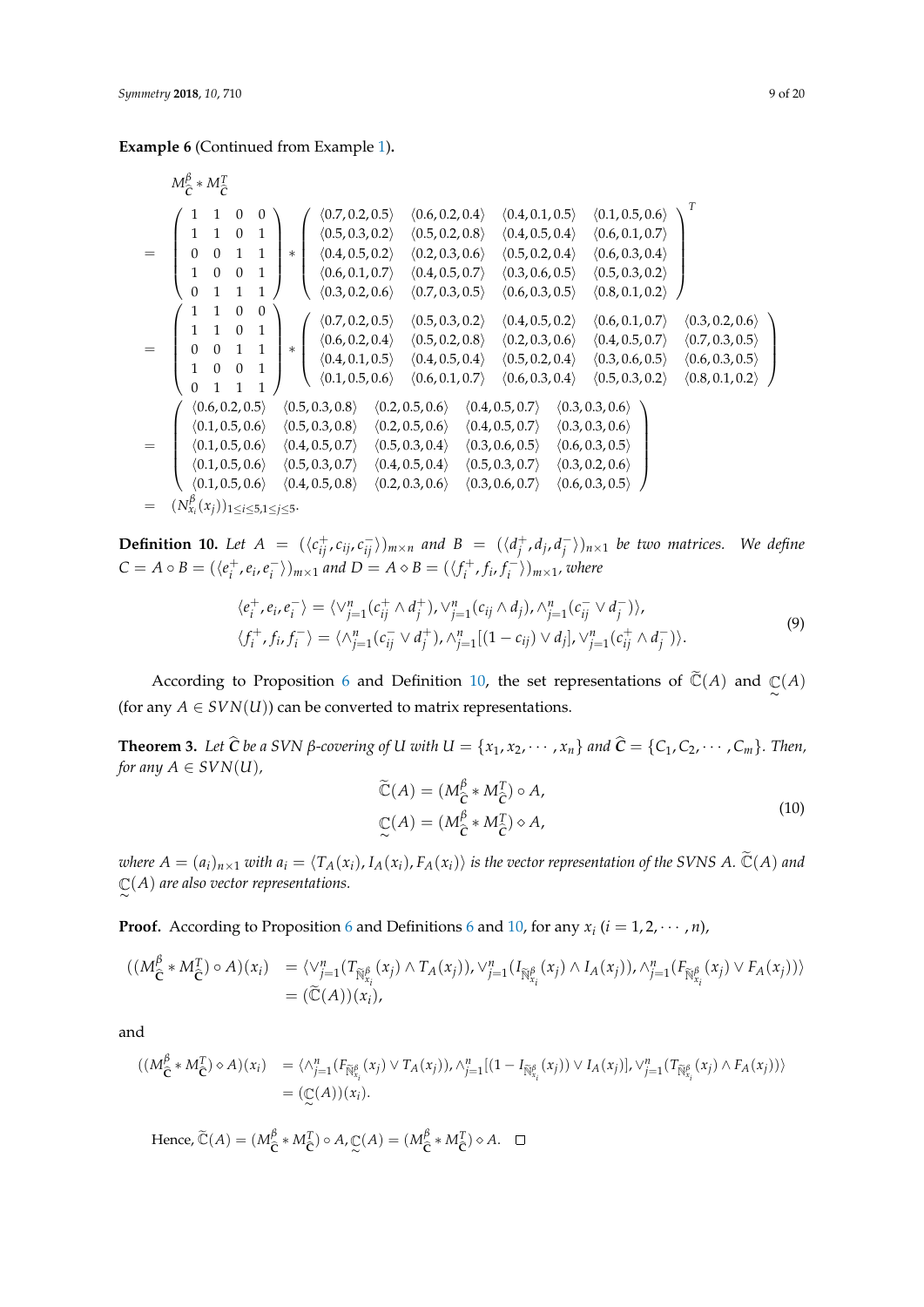**Example 7** (Continued from Example [3\)](#page-5-1). Let  $\beta = (0.5, 0.3, 0.8)$ ,  $A = \frac{(0.6, 0.3, 0.5)}{x_1}$  $\frac{(0.3,0.5)}{x_1} + \frac{(0.4,0.5,0.1)}{x_2}$  $\frac{0.5,0.1)}{x_2}$  +  $(0.3, 0.2, 0.6)$  $\frac{(0.5,0.3,0.4)}{x_3} + \frac{(0.5,0.3,0.4)}{x_4}$  $\frac{(0.7,0.2,0.3)}{x_4}$  +  $\frac{(0.7,0.2,0.3)}{x_5}$ *x*5 *. Then,*

$$
\begin{aligned}\n\widetilde{C}(A) &= (M_{\widehat{C}}^{\beta} * M_{\widehat{C}}^T) \circ A \\
&= \begin{pmatrix}\n\langle 0.6, 0.2, 0.5 \rangle & \langle 0.5, 0.3, 0.8 \rangle & \langle 0.2, 0.5, 0.6 \rangle & \langle 0.2, 0.5, 0.6 \rangle & \langle 0.4, 0.5, 0.7 \rangle & \langle 0.3, 0.3, 0.6 \rangle \\
\langle 0.1, 0.5, 0.6 \rangle & \langle 0.4, 0.5, 0.7 \rangle & \langle 0.2, 0.5, 0.6 \rangle & \langle 0.4, 0.5, 0.7 \rangle & \langle 0.3, 0.3, 0.6 \rangle \\
\langle 0.1, 0.5, 0.6 \rangle & \langle 0.4, 0.5, 0.7 \rangle & \langle 0.5, 0.3, 0.4 \rangle & \langle 0.3, 0.6, 0.5 \rangle & \langle 0.6, 0.3, 0.5 \rangle \\
\langle 0.1, 0.5, 0.6 \rangle & \langle 0.5, 0.3, 0.7 \rangle & \langle 0.4, 0.5, 0.4 \rangle & \langle 0.5, 0.3, 0.7 \rangle & \langle 0.3, 0.6, 0.2 \rangle & \langle 0.3, 0.2, 0.6 \rangle \\
\langle 0.1, 0.5, 0.6 \rangle & \langle 0.4, 0.5, 0.8 \rangle & \langle 0.2, 0.3, 0.6 \rangle & \langle 0.3, 0.6, 0.7 \rangle & \langle 0.6, 0.3, 0.5 \rangle \\
\langle 0.4, 0.3, 0.6 \rangle & & \langle 0.4, 0.5, 0.8 \rangle & \langle 0.2, 0.3, 0.6 \rangle & \langle 0.3, 0.6, 0.7 \rangle & \langle 0.6, 0.3, 0.5 \rangle \\
\langle 0.6, 0.5, 0.5 \rangle & & \langle 0.6, 0.5, 0.
$$

*and*

$$
\begin{array}{lll}\n\mathbb{C}(A) & & & \\
\mathbb{C}(A) & & & \\
\mathbb{C}(\mathbf{A}) & & & \\
\mathbb{C}(\mathbf{A}) & & & \\
\mathbb{C}(\mathbf{A}) & & & \\
\mathbb{C}(\mathbf{A}) & & & \\
\mathbb{C}(\mathbf{A}) & & & \\
\mathbb{C}(\mathbf{A}) & & & \\
\mathbb{C}(\mathbf{A}) & & & \\
\mathbb{C}(\mathbf{A}) & & & \\
\mathbb{C}(\mathbf{A}) & & & \\
\mathbb{C}(\mathbf{A}) & & & \\
\mathbb{C}(\mathbf{A}) & & & \\
\mathbb{C}(\mathbf{A}) & & & \\
\mathbb{C}(\mathbf{A}) & & & \\
\mathbb{C}(\mathbf{A}) & & & \\
\mathbb{C}(\mathbf{A}) & & & \\
\mathbb{C}(\mathbf{A}) & & & \\
\mathbb{C}(\mathbf{A}) & & & \\
\mathbb{C}(\mathbf{A}) & & & \\
\mathbb{C}(\mathbf{A}) & & & \\
\mathbb{C}(\mathbf{A}) & & & \\
\mathbb{C}(\mathbf{A}) & & & \\
\mathbb{C}(\mathbf{A}) & & & \\
\mathbb{C}(\mathbf{A}) & & & \\
\mathbb{C}(\mathbf{A}) & & & \\
\mathbb{C}(\mathbf{A}) & & & \\
\mathbb{C}(\mathbf{A}) & & & \\
\mathbb{C}(\mathbf{A}) & & & \\
\mathbb{C}(\mathbf{A}) & & & \\
\mathbb{C}(\mathbf{A}) & & & \\
\mathbb{C}(\mathbf{A}) & & & \\
\mathbb{C}(\mathbf{A}) & & & \\
\mathbb{C}(\mathbf{A}) & & & \\
\mathbb{C}(\mathbf{A
$$

Two operations of matrices are defined in [\[28\]](#page-18-5). We can use them to study the matrix representations of  $\underline{\mathbb{C}}(X)$  and  $\overline{\mathbb{C}}(X)$  of every crisp subset  $X \in P(U)$ .

**Definition 11** ([\[28\]](#page-18-5)). Let  $A = (a_{ik})_{n \times m}$  and  $B = (b_{kj})_{m \times l}$  be two matrices. We define  $C = A \cdot B = (c_{ij})_{n \times l}$ *and*  $D = A \odot B = (d_{ij})_{n \times l}$  *as follows:* 

$$
c_{ij} = \vee_{k=1}^{m} (a_{ik} \wedge b_{kj}),
$$
  
\n
$$
d_{ij} = \wedge_{k=1}^{m} [(1 - a_{ik}) \vee b_{kj}], \text{ for any } i = 1, 2, \cdots, n, \text{ and } j = 1, 2, \cdots, l.
$$
\n(11)

Let  $U = \{x_1, \dots, x_n\}$  and  $X \in P(U)$ . Then, the characteristic function of the crisp subset *X* is defined as  $\chi_X$ , where

$$
\chi_X(x_i) = \begin{cases} 1, & x_i \in X; \\ 0, & otherwise. \end{cases}
$$

**Proposition 7.** Let  $\hat{C}$  be a SVN  $\beta$ -covering of U with  $U = \{x_1, x_2, \dots, x_n\}$  and  $\hat{C} = \{C_1, C_2, \dots, C_m\}$ . Then,

$$
M_{\hat{C}}^{\beta} \odot (M_{\hat{C}}^{\beta})^T = (\chi_{\overline{N}_{x_i}^{\beta}}(x_j))_{1 \le i \le n, 1 \le j \le n},
$$
\n(12)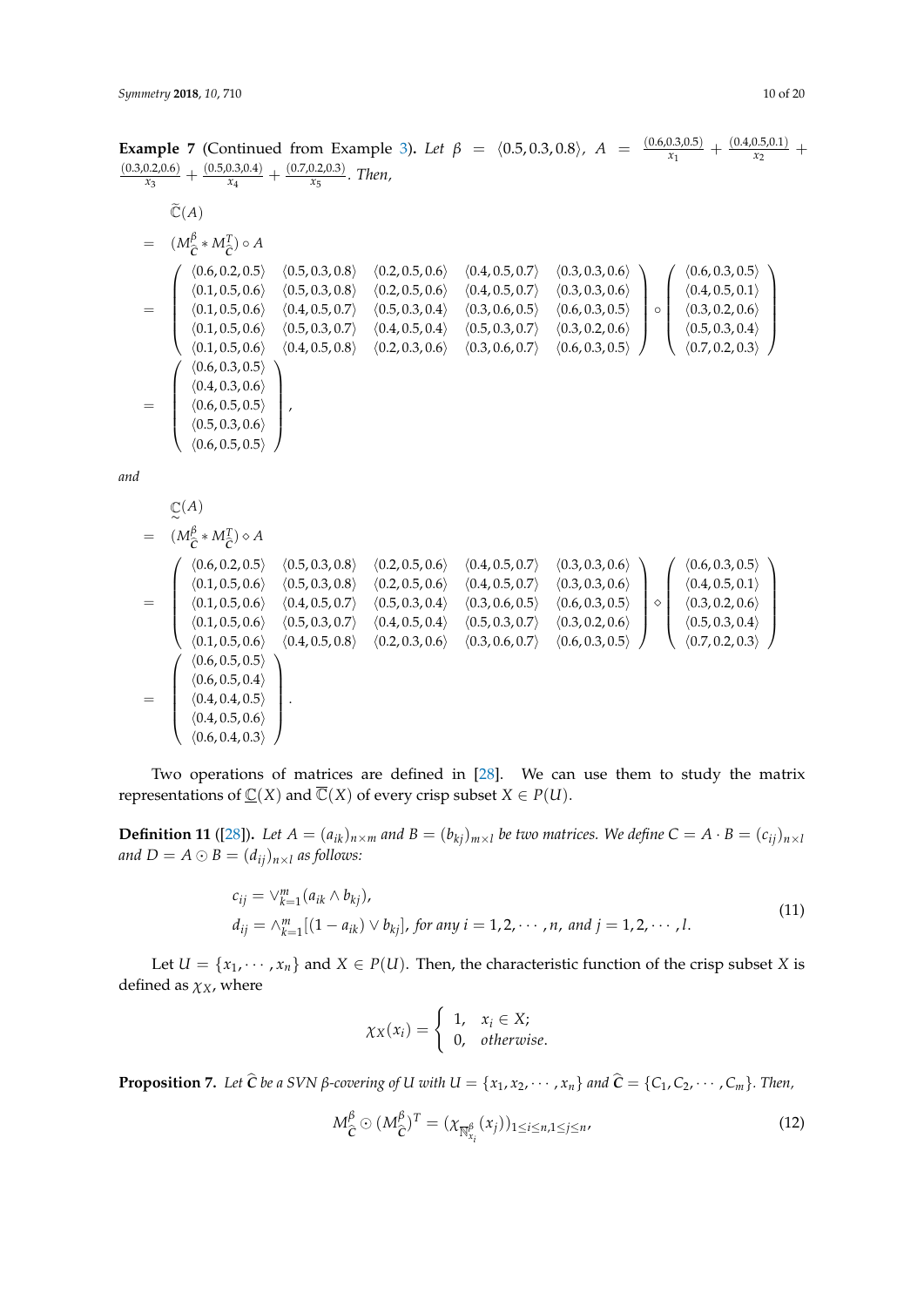**Proof.** Suppose  $M_{\widehat{C}}^{\beta} = (s_{ik})_{n \times m}$  and  $M_{\widehat{C}}^{\beta} \odot (M_{\widehat{C}}^{\beta}$ <br>for each *i*(1 < *i* < *n*) there exists *k*(1 < *k* < *m*) and  $\hat{C}$ )<sup>*T*</sup> = (*t<sub>ij</sub>*) $n \times n$ . Since  $\hat{C}$  is a SVN *β*-covering of *U*,  $\hat{C}$  that  $\hat{C}$  = 1 **If**  $t_{\text{tot}} = 1$ , then  $\wedge^m$ ,  $[(1 - \hat{C}x) \vee \hat{C}x] = 1$ for each  $i$   $(1 \le i \le n)$  there exists  $k$   $(1 \le k \le m)$  such that  $s_{ik} = 1$ . If  $t_{ij} = 1$ , then  $\wedge_{k=1}^{m}[(1 - s_{ik}) \vee s_{jk}] = 1$ .

It implies that if  $s_{ik}=1$ , then  $s_{jk}=1$ . Hence,  $C_k(x_i)\geq \beta$  implies  $C_k(x_j)\geq \beta$ . Therefore,  $x_j\in \overline{\mathbb{N}}_{x_i}^\beta$ , i.e.,  $\chi_{\overline{\mathbb{N}}^{\beta}_{x_i}}(x_j) = 1 = t_{ij}$ .

If  $t_{ij}=0$ , then  $\wedge_{k=1}^m[(1-s_{ik})\vee s_{jk}]=0$ . This implies that if  $s_{ik}=1$ , then  $s_{jk}=0$ . Hence,  $C_k(x_i)\geq \beta$ implies  $C_k(x_j) < \beta$ . Thus, we have  $x_j \notin \overline{\mathbb{N}}_{x_i}^{\beta}$  i.e.,  $\chi_{\overline{\mathbb{N}}_{x_i}^{\beta}}(x_j) = 1 = t_{ij}$ .

<span id="page-10-0"></span>**Example 8** (Continued from Example [2\)](#page-4-4). *According to*  $M_{\tilde{C}}^{\beta}$  *in Example [5,](#page-7-4) we have the following result.* 

$$
M_{\hat{C}}^{\beta} \odot (M_{\hat{C}}^{\beta})^T = \left(\begin{array}{cccc} 1 & 1 & 0 & 0 & 0 \\ 0 & 1 & 0 & 0 & 0 \\ 0 & 0 & 1 & 0 & 1 \\ 0 & 1 & 0 & 1 & 0 \\ 0 & 0 & 0 & 0 & 1 \end{array}\right) = (\chi_{\overline{\mathbb{N}}_{x_i}^{\beta}}(x_j))_{1 \leq i \leq 5, 1 \leq j \leq 5}.
$$

For any  $X \in P(U)$ , we also denote  $\chi_X = (a_i)_{n \times 1}$  with  $a_i = 1$  iff  $x_i \in X$ ; otherwise,  $a_i = 0$ .

Then, the set representations of  $\overline{\mathbb{C}}(X)$  and  $\mathbb{C}(X)$  (for any  $X \in P(U)$ ) can be converted to matrix representations.

**Theorem 4.** Let  $\hat{C}$  be a SVN  $\beta$ -covering of U with  $U = \{x_1, x_2, \dots, x_n\}$  and  $\hat{C} = \{C_1, C_2, \dots, C_m\}$ . Then, *for any*  $X \in P(U)$ *,* 

$$
\chi_{\overline{C}(X)} = (M_{\hat{C}}^{\beta} \odot (M_{\hat{C}}^{\beta})^T) \cdot \chi_X,
$$
  
\n
$$
\chi_{\underline{C}(X)} = (M_{\hat{C}}^{\beta} \odot (M_{\hat{C}}^{\beta})^T) \odot \chi_X.
$$
\n(13)

**Proof.** Suppose  $(M_{\widehat{\mathsf{C}}}^{\beta} \odot (M_{\widehat{\mathsf{C}}}^{\beta})))$  $(\hat{\mathbf{c}}^{\beta})^T$ ) ·  $\chi_X = (a_i)_{n \times 1}$  and  $(M_{\hat{\mathbf{C}}}^{\beta} \odot (M_{\hat{\mathbf{C}}}^{\beta})^T)$  $(\hat{\mathbf{c}})^T$ )  $\odot \chi_X = (b_i)_{n \times 1}$ . For any  $x_i \in U$  $(i = 1, 2, \cdots, n)$ 

$$
x_i \in \overline{\mathbb{C}}(X) \Leftrightarrow \chi_{\overline{\mathbb{C}}(X)}(x_i) = 1
$$
  
\n
$$
\Leftrightarrow a_i = 1
$$
  
\n
$$
\Leftrightarrow \vee_{k=1}^n [\chi_{\overline{\mathbb{N}}_{X_i}^{\beta}}(x_k) \wedge \chi_X(x_k)] = 1
$$
  
\n
$$
\Leftrightarrow \exists k \in \{1, 2, \cdots, n\}, \text{ s.t., } \chi_{\overline{\mathbb{N}}_{X_i}^{\beta}}(x_k) = \chi_X(x_k) = 1
$$
  
\n
$$
\Leftrightarrow \exists k \in \{1, 2, \cdots, n\}, \text{ s.t., } x_k \in \overline{\mathbb{N}}_{X_i}^{\beta} \cap X
$$
  
\n
$$
\Leftrightarrow \overline{\mathbb{N}}_{X_i}^{\beta} \cap X \neq \emptyset,
$$

and

$$
x_i \in \underline{\mathbb{C}}(X) \Leftrightarrow \chi_{\underline{\mathbb{C}}(X)}(x_i) = 1
$$
  
\n
$$
\Leftrightarrow b_i = 1
$$
  
\n
$$
\Leftrightarrow \wedge_{k=1}^n [(1 - \chi_{\overline{N}^{\beta}_{X_i}}(x_k)) \vee \chi_X(x_k)] = 1
$$
  
\n
$$
\Leftrightarrow \chi_{\overline{N}^{\beta}_{X_i}}(x_k) = 1 \rightarrow \chi_X(x_k) = 1, k = 1, 2, \cdots, n
$$
  
\n
$$
\Leftrightarrow x_k \in \overline{N}^{\beta}_{X_i} \rightarrow x_k \in X, k = 1, 2, \cdots, n
$$
  
\n
$$
\Leftrightarrow \overline{N}^{\beta}_{X_i} \subseteq X.
$$

 $\Box$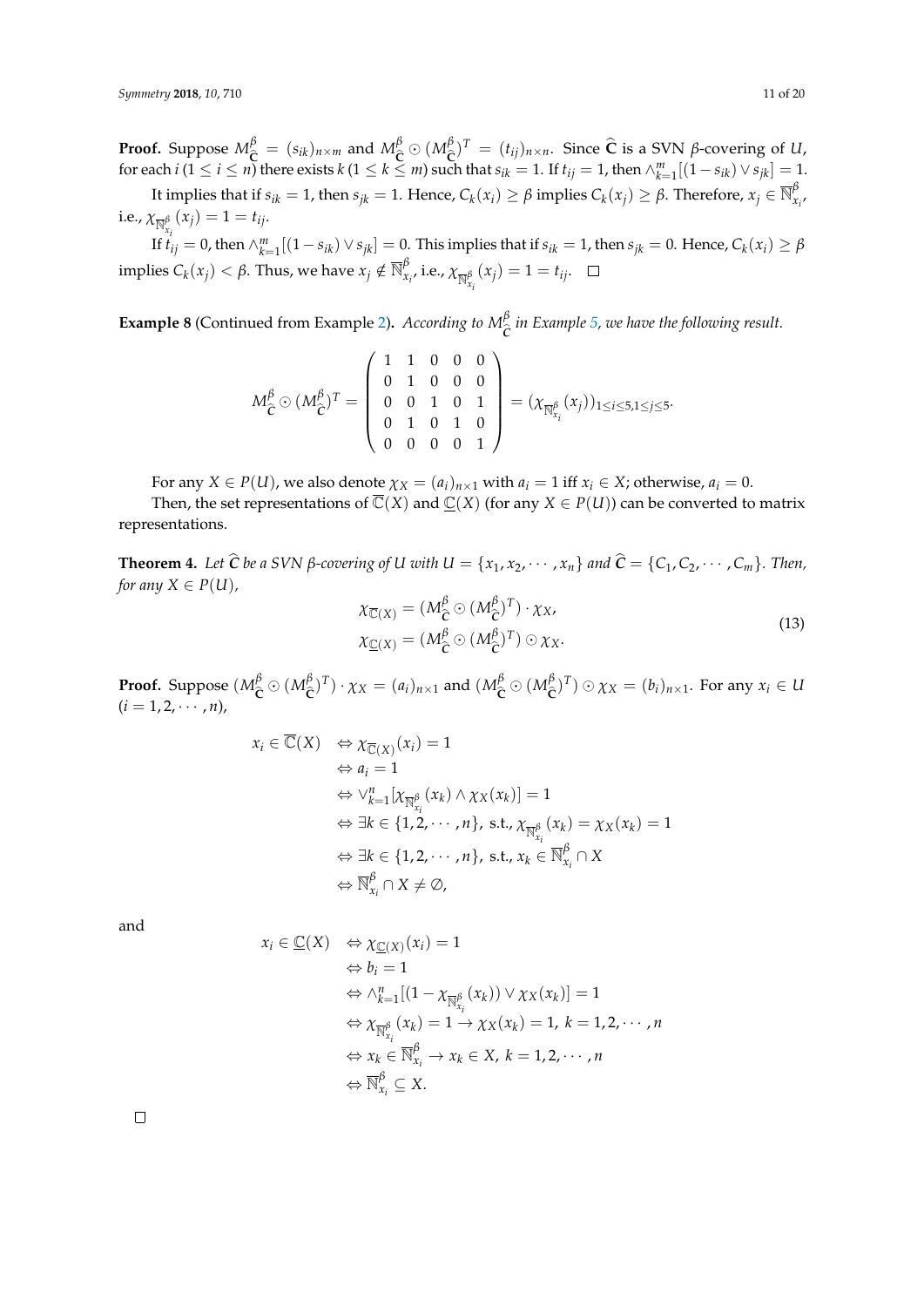**Example 9** (Continued from Example [4\)](#page-6-1). Let  $X = \{x_1, x_2\}$ . By  $M_{\widehat{C}}^{\beta} \odot (M_{\widehat{C}}^{\beta})$  $(\hat{c})^T$  *in Example [8,](#page-10-0) we have* 

$$
(M_{\hat{C}}^{\beta} \odot (M_{\hat{C}}^{\beta})^T) \cdot \chi_X = \begin{pmatrix} 1 & 1 & 0 & 0 & 0 \\ 0 & 1 & 0 & 0 & 0 \\ 0 & 0 & 1 & 0 & 1 \\ 0 & 1 & 0 & 1 & 0 \\ 0 & 0 & 0 & 0 & 1 \end{pmatrix} \cdot \begin{pmatrix} 1 \\ 1 \\ 0 \\ 0 \\ 0 \end{pmatrix} = \begin{pmatrix} 1 \\ 1 \\ 0 \\ 1 \\ 0 \end{pmatrix} = \chi_{\overline{C}(X)},
$$

$$
(M_{\hat{C}}^{\beta} \odot (M_{\hat{C}}^{\beta})^T) \odot \chi_X = \begin{pmatrix} 1 & 1 & 0 & 0 & 0 \\ 0 & 1 & 0 & 1 & 0 \\ 0 & 0 & 1 & 0 & 1 \\ 0 & 1 & 0 & 1 & 0 \\ 0 & 0 & 0 & 0 & 1 \end{pmatrix} \odot \begin{pmatrix} 1 \\ 1 \\ 0 \\ 0 \\ 0 \end{pmatrix} = \begin{pmatrix} 1 \\ 1 \\ 0 \\ 0 \\ 0 \end{pmatrix} = \chi_{\underline{C}(X)}.
$$

#### <span id="page-11-0"></span>**6. An Application to Decision Making Problems**

In this section, we present a novel approach to DM problems based on the SVN covering rough set model. Then, a comparative study with other methods is shown.

#### <span id="page-11-1"></span>*6.1. The Problem of Decision Making*

Let  $U = \{x_k : k = 1, 2, \dots, l\}$  be the set of patients and  $V = \{y_i | i = 1, 2, \dots, m\}$  be the *m* main symptoms (for example, cough, fever, and so on) for a Disease *B*. Assume that Doctor *R* evaluates every Patient  $x_k$  ( $k = 1, 2, \cdots, l$ ).

Assume that Doctor *R* believes each Patient  $x_k \in U$  ( $k = 1, 2, \dots, l$ ) has a symptom value  $C_i$  $(i=1,2,\cdots,m)$ , denoted by  $C_i(x_k) = \langle T_{C_i}(x_k), I_{C_i}(x_k, F_{C_i}(x_k))\rangle$ , where  $T_{C_i}(x_k) \in [0,1]$  is the degree that Doctor *R* confirms Patient  $x_k$  has symptom  $y_i$ ,  $I_{C_i}(x_k) \in [0,1]$  is the degree that Doctor *R* is not sure Patient  $x_k$  has symptom  $y_i$ ,  $F_{C_i}(x_k) \in [0,1]$  is the degree that Doctor *R* confirms Patient  $x_k$  does not have symptom  $y_i$ , and  $T_{C_i}(x_k) + I_{C_i}(x_k) + F_{C_i}(x_k) \leq 3$ .

Let  $\beta = \langle a, b, c \rangle$  be the critical value. If any Patient  $x_k \in U$ , there is at least one symptom  $y_i \in V$ such that the symptom value *C*<sub>*i*</sub> for Patient *x*<sub>*k*</sub> is not less than *β*, respectively, then  $\mathbf{C} = \{C_1, C_2, \cdots, C_m\}$ is a SVN *β*-covering of *U* for some SVN number *β*.

If *d* is a possible degree, *e* is an indeterminacy degree and *f* is an impossible degree of Disease *B* of every Patient  $x_k \in U$  that is diagnosed by Doctor *R*, denoted by  $A(x_k) = \langle d, e, f \rangle$ , then the decision maker (Doctor *R*) for the decision making problem needs to know how to evaluate whether Patients  $x_k \in U$  have Disease *B*.

#### *6.2. The Decision Making Algorithm*

In this subsection, we give an approach for the problem of DM with the above characterizations by means of the first type of SVN covering rough set model. According to the characterizations of the DM problem in Section [6.1,](#page-11-1) we construct the SVN decision information system and present the Algorithm [1](#page-12-0) of DM under the framework of the first type of SVN covering rough set model.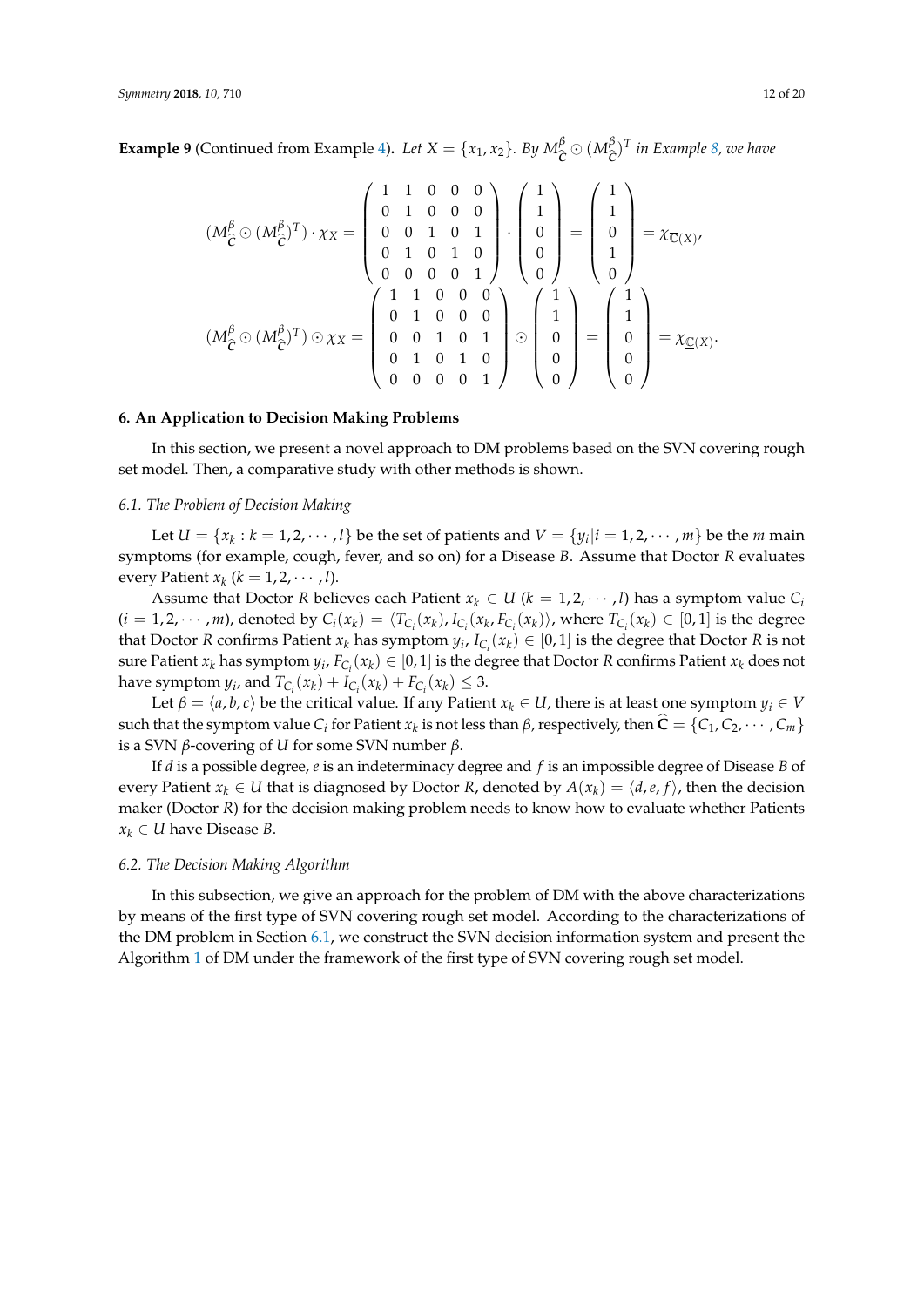<span id="page-12-0"></span>**Algorithm 1** The decision making algorithm based on the SVN covering rough set model.

**Input**: SVN decision information system  $(U, \hat{C}, \beta, A)$ . **Output**: The score ordering for all alternatives.

- 1: Compute the SVN *β*-neighborhood  $\widetilde{\mathbb{N}}_x^{\beta}$  of *x* induced by  $\widehat{C}$ , for all *x* ∈ *U* according to Definition [4;](#page-2-1)
- 2: Compute the SVN covering upper approximation  $\tilde{\mathbb{C}}(A)$  and lower approximation  $\mathbb{C}(A)$  of  $A$ , according to Definition [6;](#page-5-0)
- 3: Compute  $\widetilde{R}_A = \widetilde{\mathbb{C}}(A) \oplus \mathbb{C}(A)$  according to  $(6)$  in the basic operations on  $SVN(U)$ ;
- 4: Compute

$$
s(x) = \frac{T_{\tilde{R}_A}(x)}{\sqrt{(T_{\tilde{R}_A}(x))^2 + (I_{\tilde{R}_A}(x))^2 + (F_{\tilde{R}_A}(x))^2}};
$$

5: Rank all the alternatives  $s(x)$  by using the principle of numerical size and select the most possible patient.

According to the above process, we can get the decision making according to the ranking. In Step 4,  $S(x)$  is the cosine similarity measure between  $\tilde{R}_A(x)$  and the ideal solution (1,0,0), which was proposed by Ye [\[44\]](#page-18-20).

#### *6.3. An Applied Example*

<span id="page-12-2"></span>**Example 10.** *Assume that*  $U = \{x_1, x_2, x_3, x_4, x_5\}$  *is a set of patients. According to the patients' symptoms, we write*  $V = \{y_1, y_2, y_3, y_4\}$  to be four main symptoms (cough, fever, sore and headache) for Disease B. Assume that Doctor R evaluates every Patient  $x_k$  ( $k = 1, 2, \cdots, 5$ ) as shown in Table [1.](#page-2-2)

*Let*  $\beta = \langle 0.5, 0.3, 0.8 \rangle$  *be the critical value. Then,*  $\hat{C} = \{C_1, C_2, C_3, C_4\}$  *is a SVN β*-coverings of U.  $\widetilde{\mathbb{N}}_{x_k}^{\beta}$  (k = 1, 2, 3, 4, 5) are shown in Table [2.](#page-2-3)

*Assume that Doctor R diagnoses the value A* =  $\frac{(0.6,0.3,0.5)}{x_1}$  $\frac{(0.3,0.5)}{x_1} + \frac{(0.4,0.5,0.1)}{x_2}$  $\frac{(0.5,0.1)}{x_2} + \frac{(0.3,0.2,0.6)}{x_3}$  $\frac{(0.2,0.6)}{x_3} + \frac{(0.5,0.3,0.4)}{x_4}$  $\frac{(0.3,0.4)}{x_4} + \frac{(0.7,0.2,0.3)}{x_5}$  $\frac{0.2,0.5}{x_5}$  of *Disease B of every patient. Then,*

$$
\widetilde{\mathbb{C}}(A) = \{ \langle x_1, 0.6, 0.3, 0.5 \rangle, \langle x_2, 0.4, 0.3, 0.6 \rangle, \langle x_3, 0.6, 0.5, 0.5 \rangle, \langle x_4, 0.5, 0.3, 0.6 \rangle, \langle x_5, 0.6, 0.5, 0.5 \rangle \},
$$
  

$$
\mathbb{C}(A) = \{ \langle x_1, 0.6, 0.5, 0.5 \rangle, \langle x_2, 0.6, 0.5, 0.4 \rangle, \langle x_3, 0.4, 0.4, 0.5 \rangle, \langle x_4, 0.4, 0.5, 0.4 \rangle, \langle x_5, 0.6, 0.4, 0.3 \rangle \}.
$$

*Then,*

 $\widetilde{R}_A$ 

$$
= \quad \widetilde{\mathbb{C}}(A) \oplus \mathbb{C}(A)
$$

 $\{\langle x_1, 0.84, 0.15, 0.25\rangle, \langle x_2, 0.76, 0.15, 0.24\rangle, \langle x_3, 0.76, 0.2, 0.25\rangle, \langle x_4, 0.7, 0.15, 0.24\rangle, \langle x_5, 0.84, 0.2, 0.15\rangle\}.$ 

<span id="page-12-1"></span>*Hence, we can obtain*  $s(x_k)$  ( $k = 1, 2, \cdots, 5$ ) in Table [3.](#page-12-1)

**Table 3.**  $s(x_k)$  ( $k = 1, 2, \cdots, 5$ ).

| U | $\mathcal{X}_1$                  | $\mathcal{X}$ | $x_3$ | $x_4$ | $x_{5}$ |
|---|----------------------------------|---------------|-------|-------|---------|
|   | $s(x_k)$ 0.945 0.937 0.922 0.909 |               |       |       | 0.958   |

*According to the principle of numerical size, we have:*

 $s(x_4) < s(x_3) < s(x_2) < s(x_1) < s(x_5)$ .

*Therefore, Doctor R diagnoses Patient x*<sup>5</sup> *as more likely to be sick with Disease B.*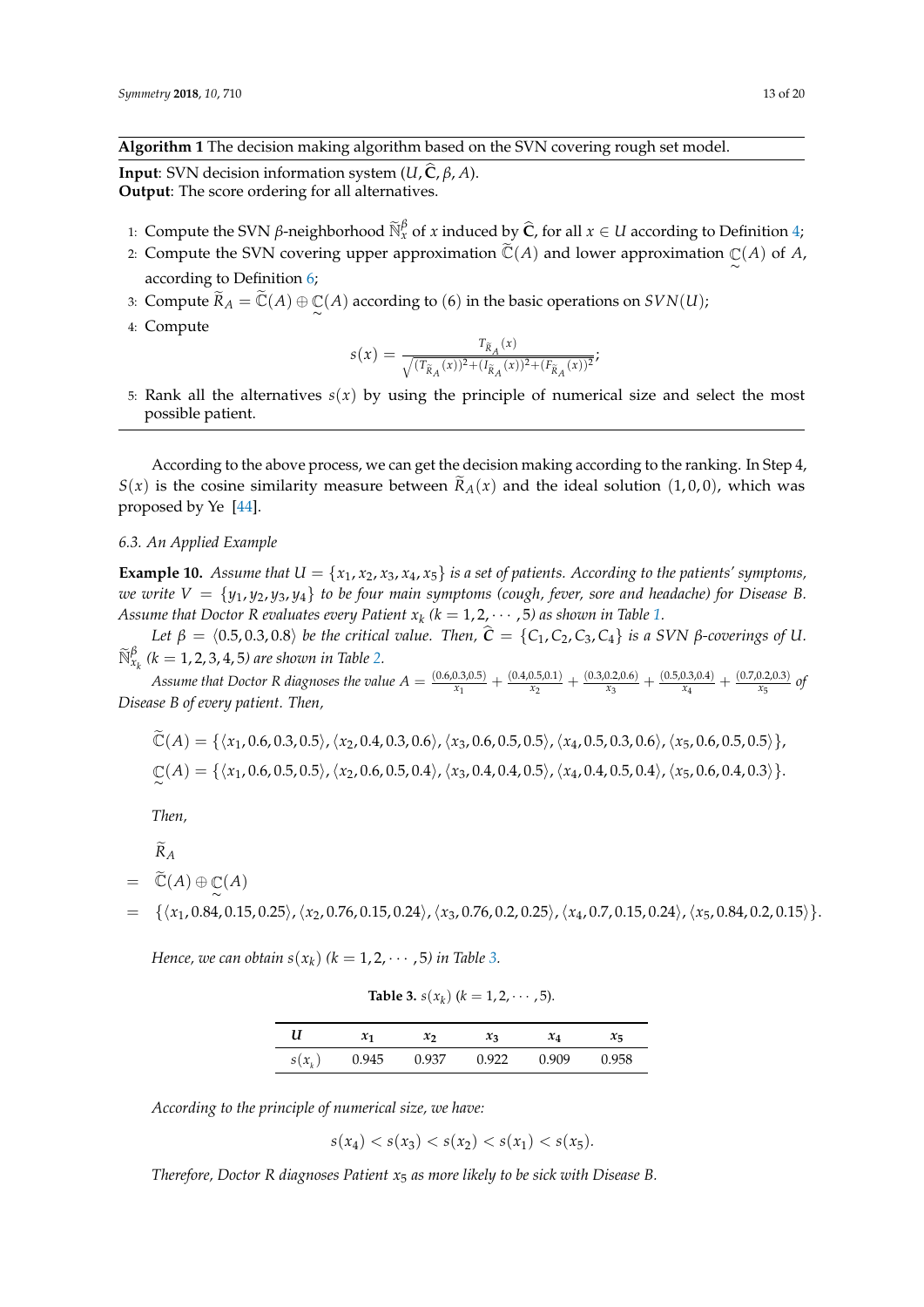To validate the feasibility of the proposed decision making method, a comparative study was conducted with other methods. These methods, which were introduced by Liu [\[43\]](#page-18-19), Yang et al. [\[32\]](#page-18-10) and Ye [\[44\]](#page-18-20), are compared with the proposed approach using SVN information system.

6.4.1. The Results of Liu's Method

Liu's method is shown in Algorithm [2.](#page-13-0)

<span id="page-13-0"></span>**Algorithm 2** The decision making algorithm [\[43\]](#page-18-19). **Input**: A SVN decision matrix *D*, a weight vector **w** and *γ*. **Output**: The score ordering for all alternatives.

1: Compute

$$
n_{k} = \langle T_{n_{k}}, I_{n_{k}}, F_{n_{k}} \rangle
$$
  
\n
$$
= HSVNNWA(n_{k1}, n_{k2}, \dots, n_{km})
$$
  
\n
$$
= \langle \frac{\prod_{i=1}^{m} (1 + (\gamma - 1)T_{ki})^{w_i} - \prod_{i=1}^{m} (1 - T_{ki})^{w_i}}{\prod_{i=1}^{m} (1 + (\gamma - 1)T_{ki})^{w_i} + (\gamma - 1) \prod_{i=1}^{m} (1 - T_{ki})^{w_i}}, \frac{\gamma \prod_{i=1}^{m} I_{ki}^{w_i}}{\prod_{i=1}^{m} (1 + (\gamma - 1)(1 - I_{ki}))^{w_i} + (\gamma - 1) \prod_{i=1}^{m} I_{ki}^{w_i}}, \frac{\gamma \prod_{i=1}^{m} F_{ki}^{w_i}}{\prod_{i=1}^{m} (1 + (\gamma - 1)(1 - F_{ki}))^{w_i} + (\gamma - 1) \prod_{i=1}^{m} F_{ki}^{w_i}} \rangle (k = 1, 2, \dots, l);
$$

2: Calculate  $s(n_k) = \frac{T_{n_k}}{\sqrt{T_{n_k}^2 + I_{n_k}^2 + F_{n_k}^2}}$ ;

3: Obtain the ranking for all *s*(*n<sup>k</sup>* ) by using the principle of numerical size and select the most possible patient.

Then, Algorithm [2](#page-13-0) can be used for Example [10.](#page-12-2) Let  $n_{ki} = \langle T_{ki}, I_{ki}, F_{ki} \rangle$  be the evaluation information of  $x_k$  on  $C_i$  in Table [1.](#page-2-2) That is to say, Table [1](#page-2-2) is the SVN decision matrix  $D$ . We suppose the weight vector of the criteria is **w** =  $(0.35, 0.25, 0.3, 0.1)$  and  $\gamma = 1$ .

*Step 1*: Based on HSVNNWA operator, we get

$$
n_1 = \langle 0.557, 0.178, 0.482 \rangle, n_2 = \langle 0.484, 0.283, 0.395 \rangle,
$$
  
\n
$$
n_3 = \langle 0.414, 0.318, 0.347 \rangle, n_4 = \langle 0.465, 0.286, 0.558 \rangle,
$$
  
\n
$$
n_5 = \langle 0.578, 0.233, 0.486 \rangle.
$$

*Step 2*: We get

$$
s(n_1) = 0.735, s(n_2) = 0.706, s(n_3) = 0.660, s(n_4) = 0.596, s(n_5) = 0.734.
$$

*Step 3*: According to the cosine similarity degrees  $s(n_k)$  ( $k = 1, 2, \cdots, 5$ ), we obtain  $x_4 < x_3 <$  $x_2 < x_5 < x_1$ .

Therefore, Patient  $x_1$  is more likely to be sick with Disease *B*.

6.4.2. The Results of Yang's Method

Yang's method is shown in Algorithm [3.](#page-14-0)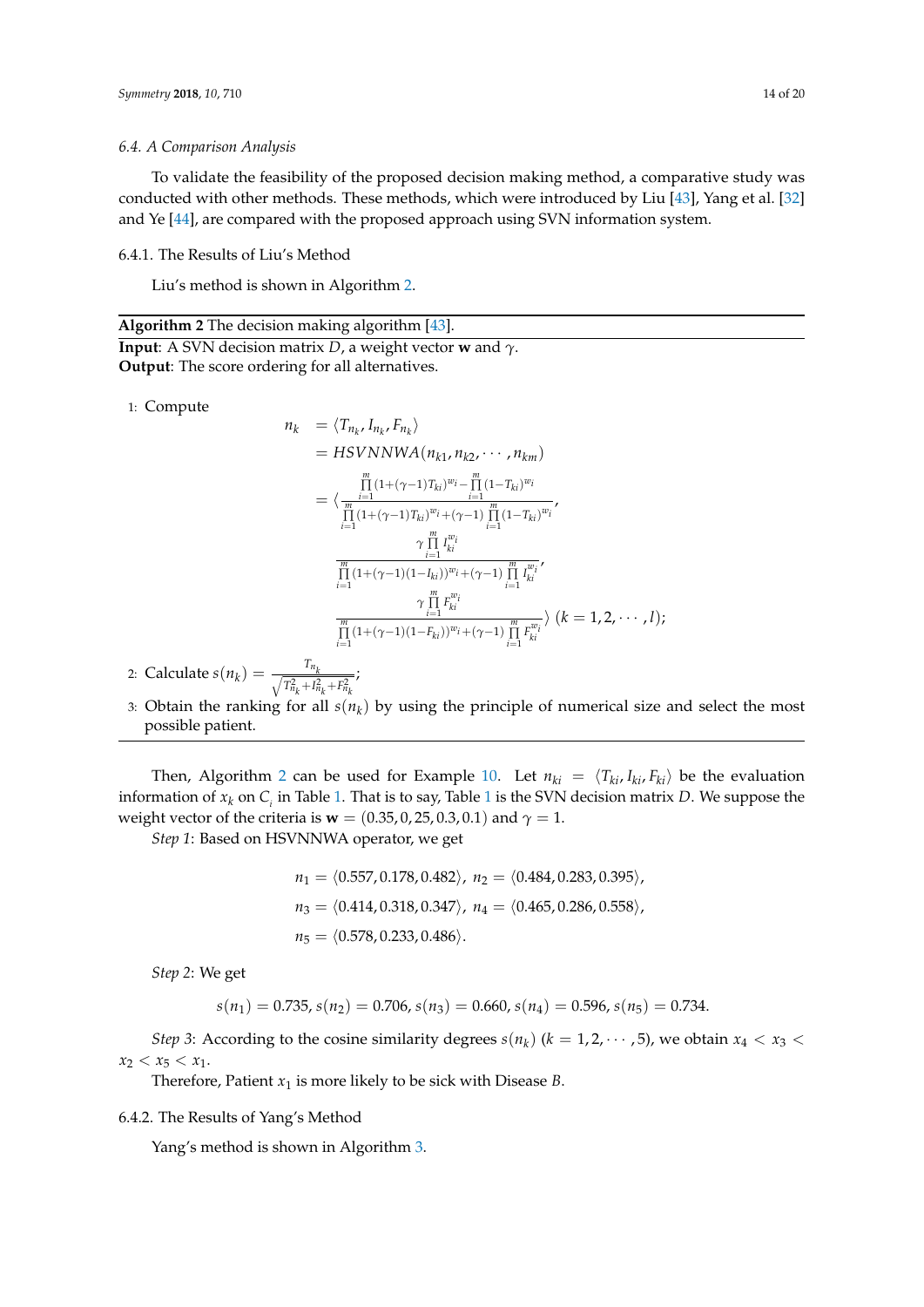<span id="page-14-0"></span>**Algorithm 3** The decision making algorithm [\[32\]](#page-18-10).

**Input**: A generalized SVN approximation space  $(U, V, \tilde{R})$ ,  $B \in SVN(V)$ . **Output**: The score ordering for all alternatives.

- 1: Calculate the lower and upper approximations  $\overline{\widetilde{R}}(B)$  and  $\underline{\widetilde{R}}(B)$ ;
- 2: Compute  $n_{x_k} = (R(B) \bigoplus R(B))(x_k)$  ( $k = 1, 2, \dots, l$ );
- 3: Compute

$$
s(n_{x_k},n^*)=\frac{T_{n_{x_k}}\cdot T_{n^*}+I_{n_{x_k}}\cdot I_{n^*}+F_{n_{x_k}}\cdot T_{n^*}}{\sqrt{T_{n_{x_k}}^2+I_{n_{x_k}}^2+F_{n_{x_k}}^2}\cdot\sqrt{(T_{n^*})^2+(I_{n^*})^2+(F_{n^*})^2}}\ (k=1,2,\cdots,l),
$$

where  $n^* = \langle T_{n^*}, I_{n^*}, F_{n^*} \rangle = \langle 1, 0, 0 \rangle;$ 

4: Obtain the ranking for all  $s(n_{x_k}, n^*)$  by using the principle of numerical size and select the most possible patient.

For Example [10,](#page-12-2) we suppose Disease  $B \in SVN(V)$  and  $B = \frac{(0.3,0.6,0.5)}{y_1}$  $\frac{(0.6,0.5)}{y_1} + \frac{(0.7,0.2,0.1)}{y_2}$  $\frac{(0.2,0.1)}{y_2} + \frac{(0.6,0.4,0.3)}{y_3}$  $\frac{(0.4,0.3)}{y_3} + \frac{(0.8,0.4,0.5)}{y_4}$  $\frac{0.4,0.5)}{y_4}$ . According to Table [1,](#page-2-2) the generalized SVN approximation space  $(U, V, \tilde{R})$  can be obtained in Table [4,](#page-14-1) where  $U = \{x_1, x_2, x_3, x_4, x_5\}$  and  $V = \{y_1, y_2, y_3, y_4\}.$ 

| <b>Table 4.</b> The generalized SVN approximation space $(U, V, R)$ . |  |  |
|-----------------------------------------------------------------------|--|--|
|                                                                       |  |  |

<span id="page-14-1"></span>

| $\widetilde{R}$ | $\mathcal{X}_1$                 | $x_2$                           | $x_3$                           | $x_4$                           | $x_{5}$                         |
|-----------------|---------------------------------|---------------------------------|---------------------------------|---------------------------------|---------------------------------|
| $y_1$           | $\langle 0.7, 0.2, 0.5 \rangle$ | $\langle 0.5, 0.3, 0.2 \rangle$ | $\langle 0.4, 0.5, 0.2 \rangle$ | $\langle 0.6, 0.1, 0.7 \rangle$ | $\langle 0.3, 0.2, 0.6 \rangle$ |
| $y_2$           | $\langle 0.6, 0.2, 0.4 \rangle$ | (0.5, 0.2, 0.8)                 | $\langle 0.2, 0.3, 0.6 \rangle$ | $\langle 0.4, 0.5, 0.7 \rangle$ | (0.7, 0.3, 0.5)                 |
| yз              | $\langle 0.4, 0.1, 0.5 \rangle$ | $\langle 0.4, 0.5, 0.4 \rangle$ | (0.5, 0.2, 0.4)                 | (0.3, 0.6, 0.5)                 | (0.6, 0.3, 0.5)                 |
| $y_4$           | (0.1, 0.5, 0.6)                 | $\langle 0.6, 0.1, 0.7 \rangle$ | $\langle 0.6, 0.3, 0.4 \rangle$ | $\langle 0.5, 0.3, 0.2 \rangle$ | $\langle 0.8, 0.1, 0.2 \rangle$ |

*Step 1*: We get

$$
\widetilde{R}(B) = \{ \langle x_1, 0.6, 0.2, 0.4 \rangle, \langle x_2, 0.6, 0.2, 0.4 \rangle, \langle x_3, 0.6, 0.3, 0.4 \rangle, \langle x_4, 0.5, 0.4, 0.5 \rangle, \langle x_5, 0.8, 0.3, 0.5 \rangle \},
$$
\n
$$
\underline{\widetilde{R}}(B) = \{ \langle x_1, 0.5, 0.6, 0.5 \rangle, \langle x_2, 0.3, 0.6, 0.5 \rangle, \langle x_3, 0.3, 0.5, 0.5 \rangle, \langle x_4, 0.6, 0.6, 0.5 \rangle, \langle x_5, 0.6, 0.6, 0.5 \rangle \}.
$$

*Step 2*:

$$
\widetilde{R}(B) \bigoplus \underline{\widetilde{R}}(B) = \{ \langle x_1, 0.80, 0.12, 0.20 \rangle, \langle x_2, 0.72, 0.12, 0.20 \rangle, \langle x_3, 0.72, 0.15, 0.20 \rangle, \langle x_4, 0.80, 0.24, 0.25 \rangle, \langle x_5, 0.92, 0.18, 0.25 \rangle \}.
$$

*Step 3*: Let  $n^* = \langle 1, 0, 0 \rangle$ . Then,

 $s(n_{x_1}, n^*) = 0.960$ ,  $s(n_{x_2}, n^*) = 0.951$ ,  $s(n_{x_3}, n^*) = 0.945$ ,  $s(n_{x_4}, n^*) = 0.918$ ,  $s(n_{x_5}, n^*) = 0.948$ . *Step 4*:

$$
s(n_{x_4},n^*) < s(n_{x_3},n^*) < s(n_{x_5},n^*) < s(n_{x_2},n^*) < s(n_{x_1},n^*).
$$

Therefore, Patient  $x_1$  is more likely to be sick with Disease *B*.

#### 6.4.3. The Results of Ye's Methods

Ye presented two methods [\[44\]](#page-18-20). Thus, Algorithms [4](#page-15-0) and [5](#page-15-1) are presented for Example [10.](#page-12-2)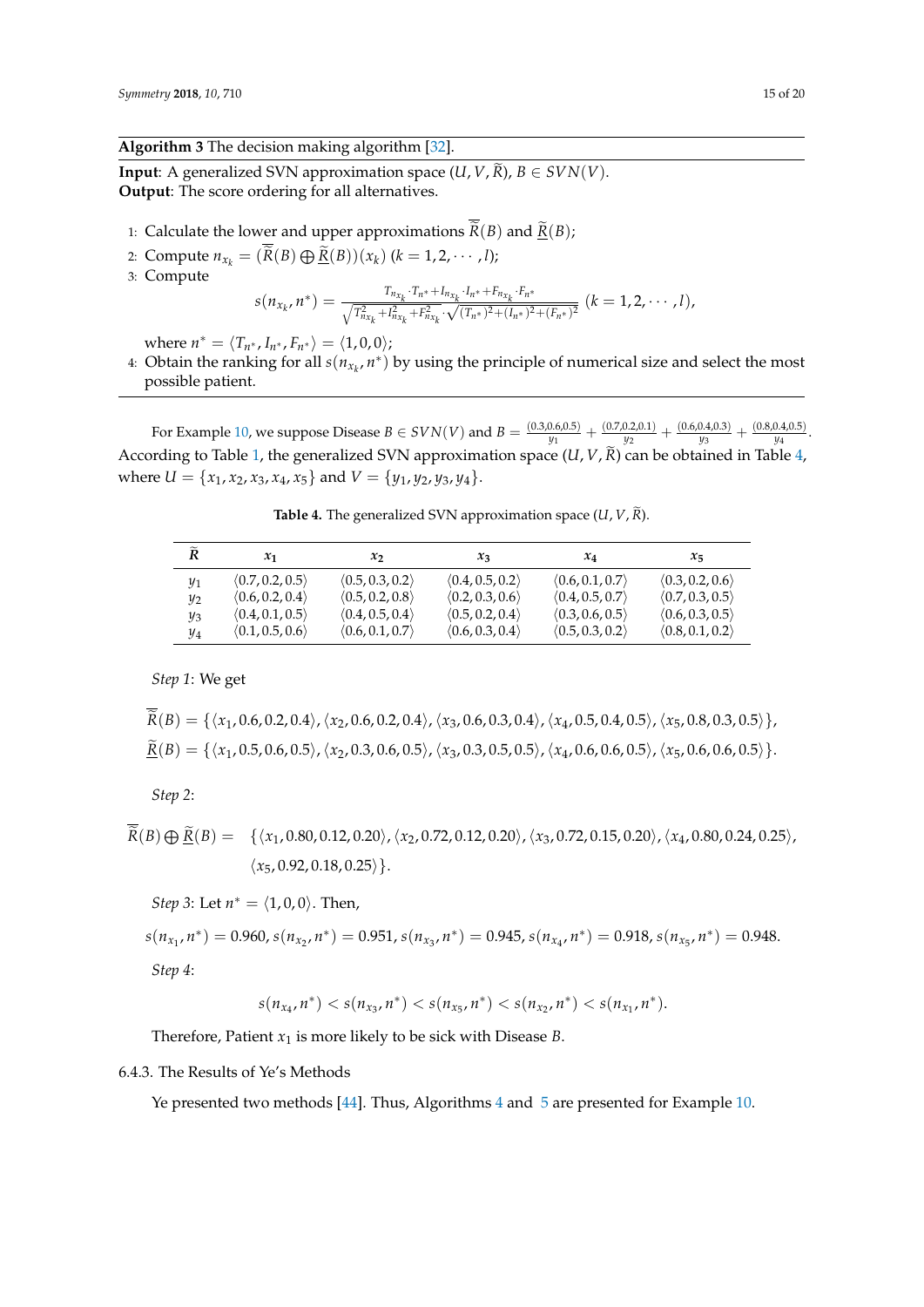<span id="page-15-0"></span>**Algorithm 4** The decision making algorithm [\[44\]](#page-18-20). **Input**: A SVN decision matrix *D* and a weight vector **w**. **Output**: The score ordering for all alternatives.

1: Compute

$$
W_k(x_k, A^*) = \frac{\sum_{i=1}^m w_i[a_{ki} \cdot a_i^* + b_{ki} \cdot b_i^* + c_{ki} \cdot c_i^*]}{\sqrt{\sum_{i=1}^m w_i[a_{ki}^2 + b_{ki}^2 + c_{ki}^2] \cdot \sqrt{\sum_{i=1}^m w_i[(a_i^*)^2 + (b_i^*)^2 + (c_i^*)^2]}}} (k = 1, 2, \cdots, l),
$$

where  $\alpha_i^* = \langle a_i^*, b_i^*, c_i^* \rangle = \langle 1, 0, 0 \rangle$   $(i = 1, 2, \cdots, m)$ ;

2: Obtain the ranking for all  $W_k(x_k, A^*)$  by using the principle of numerical size and select the most possible patient.

For Example [10,](#page-12-2) Table [1](#page-2-2) is the SVN decision matrix *D*. We suppose the weight vector of the criteria is **w** = (0.35, 0, 25, 0.3, 0.1).

*Step 1*:

$$
W_1(x_1, A^*) = 0.677, W_2(x_2, A^*) = 0.608, W_3(x_3, A^*) = 0.580, W_4(x_4, A^*) = 0.511, W_5(x_5, A^*) = 0.666.
$$

*Step 2*: The ranking order of  $\{x_1, x_2, \dots, x_5\}$  is  $x_4 < x_3 < x_2 < x_5 < x_1$ . Therefore, Patient  $x_1$  is more likely to be sick with Disease *B*.

<span id="page-15-1"></span>**Algorithm 5** The other decision making algorithm [\[44\]](#page-18-20). **Input**: A SVN decision matrix *D* and a weight vector **w**. **Output**: The score ordering for all alternatives.

1: Compute

$$
M_k(x_k, A^*) = \sum_{i=1}^m w_i \frac{a_{ki} \cdot a_i^* + b_{ki} \cdot b_i^* + c_{ki} \cdot c_i^*}{\sqrt{a_{ki}^2 + b_{ki}^2 + c_{ki}^2} \cdot \sqrt{(a_i^*)^2 + (b_i^*)^2 + (c_i^*)^2}} \ (k = 1, 2, \cdots, l),
$$

where  $\alpha_i^* = \langle a_i^*, b_i^*, c_i^* \rangle = \langle 1, 0, 0 \rangle$   $(i = 1, 2, \cdots, m)$ ;

2: Obtain the ranking for all  $M_k(x_k, A^*)$  by using the principle of numerical size and select the most possible patient.

By Algorithms [5,](#page-15-1) we have: *Step 1*:

$$
M_1(x_1, A^*) = 0.676, M_2(x_2, A^*) = 0.637, M_3(x_3, A^*) = 0.581,
$$
  

$$
M_4(x_4, A^*) = 0.521, M_5(x_5, A^*) = 0.654.
$$

*Step 2*: The ranking order of  $\{x_1, x_2, \dots, x_5\}$  is  $x_4 < x_3 < x_2 < x_5 < x_1$ . Therefore, Patient  $x_1$  is more likely to be sick with Disease *B*.

<span id="page-15-2"></span>All results are shown in Table [5,](#page-15-2) Figures [1](#page-16-1) and [2.](#page-16-2)

**Table 5.** The results utilizing the different methods of Example [10.](#page-12-2)

| Methods                         | The Final Ranking         | The Patient Is Most Sick With the Disease B |
|---------------------------------|---------------------------|---------------------------------------------|
| Algorithm 2 in Liu $[43]$       | $x_4, x_3, x_2, x_5, x_1$ | $x_1$                                       |
| Algorithm 3 in Yang et al. [32] | $x_4, x_3, x_5, x_2, x_1$ | $\mathcal{X}_1$                             |
| Algorithm 4 in Ye [44]          | $x_4, x_3, x_2, x_5, x_1$ | $\mathcal{X}_1$                             |
| Algorithm 5 in Ye [44]          | $x_4, x_3, x_2, x_5, x_1$ | $\mathcal{X}_1$                             |
| Algorithm 1 in this paper       | $x_4, x_3, x_2, x_1, x_5$ | $x_{5}$                                     |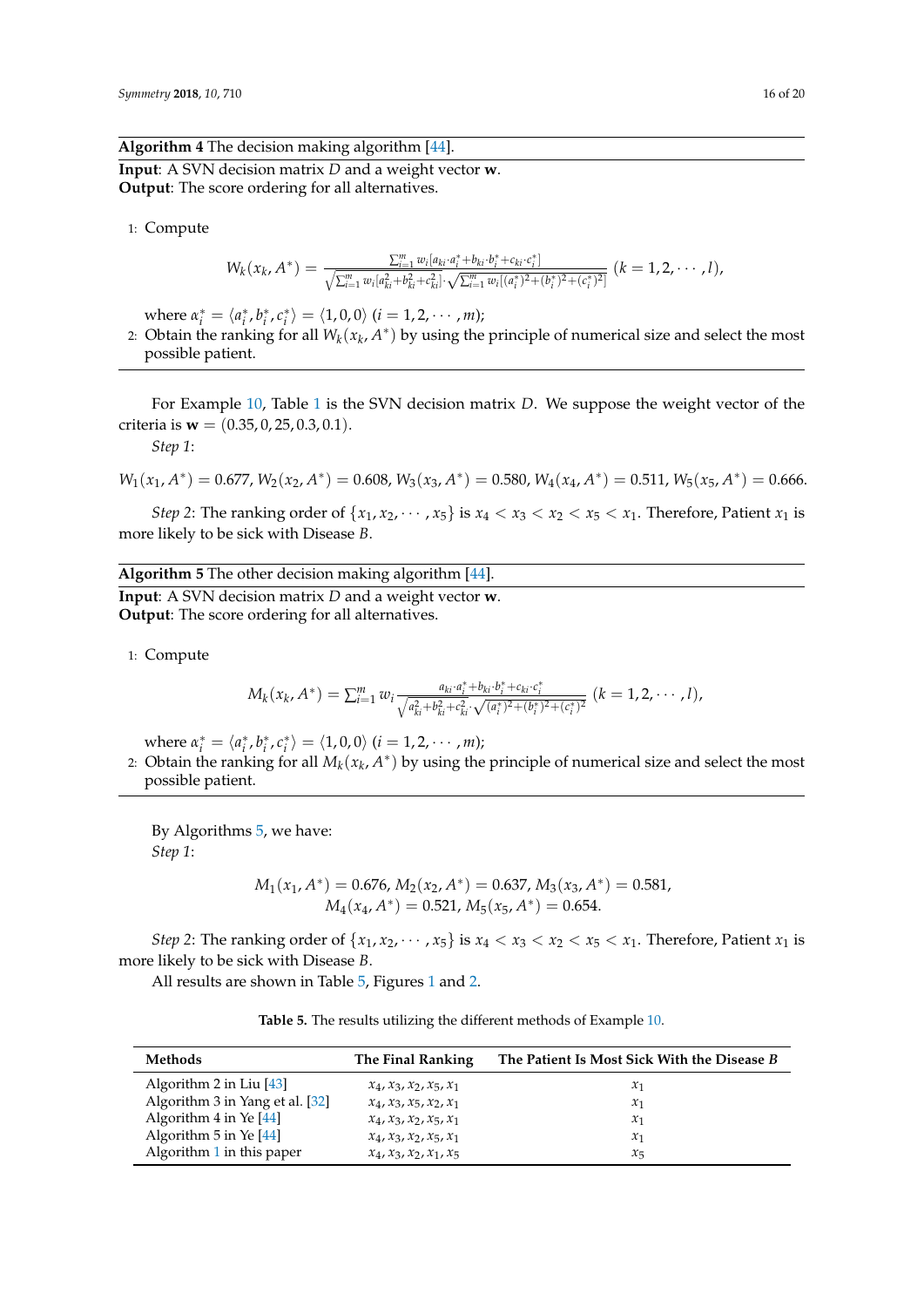<span id="page-16-1"></span>

<span id="page-16-2"></span>**Figure 1.** The first chat of different values of patient in utilizing different methods in Example [10.](#page-12-2)



**Figure 2.** The second chat of different values of patient in utilizing different methods in Example [10.](#page-12-2)

Liu [\[43\]](#page-18-19) and Ye [\[44\]](#page-18-20) presented the methods by SVN theory. In their methods, the ranking order would be changed by different **w** and *γ*. We as well as Yang et al. [\[32\]](#page-18-10) used different rough set models to make the decision. Yang et al. present a SVN rough set model based on SVN relations, while we present a new SVN rough set model based on coverings. The results are different by Yang's and our methods, although the methods are both based on an operator presented by Ye [\[44\]](#page-18-20).

In any method, if there are more than one most possible patient, then each patient will be the optimal decision. In this case, we need other methods to make a further decision. By means of different methods, the obtained results may be different. To achieve the most accurate results, further diagnosis is necessary in combination with other hybrid methods.

#### <span id="page-16-0"></span>**7. Conclusions**

This paper is a bridge, linking SVNSs and covering-based rough sets. By introducing some definitions and properties in SVN *β*-covering approximation spaces, we present two types of SVN covering rough set models. Then, their characterizations and matrix representations are investigated. Moreover, an application to the problem of DM is proposed. The main conclusions in this paper and the further work to do are listed as follows.

1. Two types of SVN covering rough set models are first presented, which combine SVNSs with covering-based rough sets. Some definitions and properties in covering-based rough set model, such as coverings and neighborhoods, are generalized to SVN covering rough set models.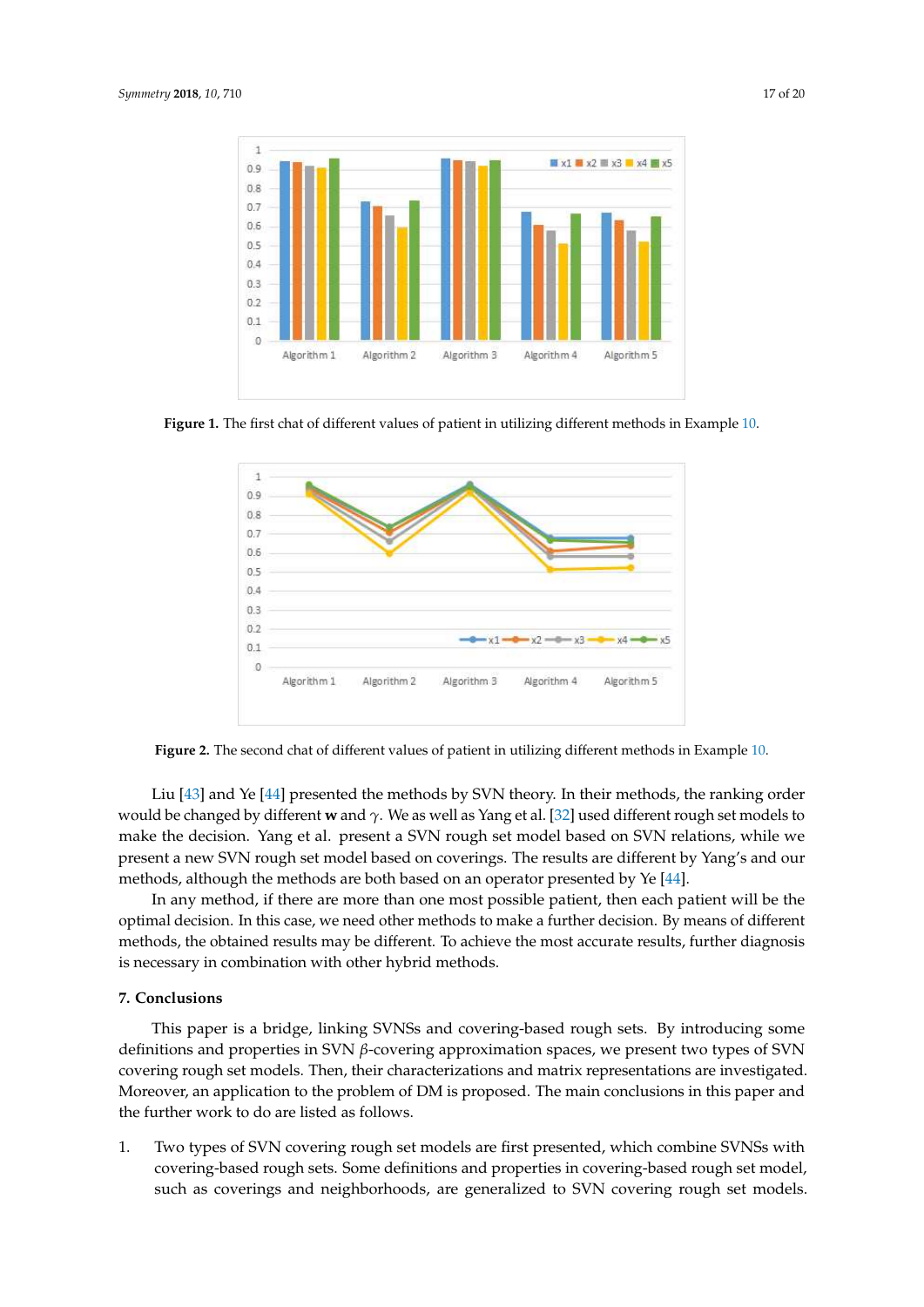Neutrosophic sets and related algebraic structures [\[47–](#page-19-0)[49\]](#page-19-1) will be connected with the research content of this paper in further research.

- 2. It would be tedious and complicated to use set representations to calculate SVN covering approximation operators. Therefore, the matrix representations of these SVN covering approximation operators make it possible to calculate them through the new matrices and matrix operations. By these matrix representations, calculations will become algorithmic and can be easily implemented by computers.
- 3. We propose a method to DM problems under one of the SVN covering rough set models. It is a novel method based on approximation operators specific to SVN covering rough sets firstly. The comparison analysis is very interesting to show the difference between the proposed method and other methods.

**Author Contributions:** All authors contributed equally to this paper. The idea of this whole thesis was put forward by X.Z., and he also completed the preparatory work of the paper. J.W. analyzed the existing work of rough sets and SVNSs, and wrote the paper.

**Funding:** This work was supported by the National Natural Science Foundation of China under Grant Nos. 61573240 and 61473239.

**Conflicts of Interest:** The authors declare no conflict of interest.

#### **References**

- <span id="page-17-0"></span>1. Pawlak, Z. Rough sets. *Int. J. Comput. Inf. Sci.* **1982**, *11*, 341–356.
- <span id="page-17-1"></span>2. Pawlak, Z. *Rough Sets: Theoretical Aspects of Reasoning about Data*; Kluwer Academic Publishers: Boston, MA, USA, 1991.
- <span id="page-17-2"></span>3. Bartol, W.; Miro, J.; Pioro, K.; Rossello, F. On the coverings by tolerance classes. *Inf. Sci.* **2004**, *166*, 193–211.
- 4. Bianucci, D.; Cattaneo, G.; Ciucci, D. Entropies and co-entropies of coverings with application to incomplete information systems. *Fundam. Inform.* **2007**, *75*, 77–105.
- <span id="page-17-3"></span>5. Zhu, W. Relationship among basic concepts in covering-based rough sets. *Inf. Sci.* **2009**, *179*, 2478–2486.
- <span id="page-17-4"></span>6. Yao, Y.; Zhao, Y. Attribute reduction in decision-theoretic rough set models. *Inf. Sci.* **2008**, *178*, 3356–3373.
- <span id="page-17-5"></span>7. Wang, J.; Zhang, X. Matrix approaches for some issues about minimal and maximal descriptions in covering-based rough sets. *Int. J. Approx. Reason.* **2019**, *104*, 126–143.
- <span id="page-17-6"></span>8. Li, F.; Yin, Y. Approaches to knowledge reduction of covering decision systems based on information theory. *Inf. Sci.* **2009**, *179*, 1694–1704.
- <span id="page-17-7"></span>9. Wu, W. Attribute reduction based on evidence theory in incomplete decision systems. *Inf. Sci.* **2008**, *178*, 1355–1371.
- <span id="page-17-8"></span>10. Wang, J.; Zhu, W. Applications of bipartite graphs and their adjacency matrices to covering-based rough sets. *Fundam. Inform.* **2017**, *156*, 237–254.
- 11. Dai, J.; Wang, W.; Xu, Q.; Tian, H. Uncertainty measurement for interval-valued decision systems based on extended conditional entropy. *Knowl.-Based Syst.* **2012**, *27*, 443–450.
- <span id="page-17-9"></span>12. Wang, C.; Chen, D.; Wu, C.; Hu, Q. Data compression with homomorphism in covering information systems. *Int. J. Approx. Reason.* **2011**, *52*, 519–525.
- <span id="page-17-10"></span>13. Li, X.; Yi, H.; Liu, S. Rough sets and matroids from a lattice-theoretic viewpoint. *Inf. Sci.* **2016**, *342*, 37–52.
- 14. Wang, J.; Zhang, X. Four operators of rough sets generalized to matroids and a matroidal method for attribute reduction. *Symmetry* **2018**, *10*, 418.
- 15. Wang, J.; Zhu, W. Applications of matrices to a matroidal structure of rough sets. *J. Appl. Math.* **2013**, *2013*, 493201.
- <span id="page-17-11"></span>16. Wang, J.; Zhu, W.; Wang, F.; Liu, G. Conditions for coverings to induce matroids. *Int. J. Mach. Learn. Cybern.* **2014**, *5*, 947–954.
- <span id="page-17-12"></span>17. Chen, J.; Li, J.; Lin, Y.; Lin, G.; Ma, Z. Relations of reduction between covering generalized rough sets and concept lattices. *Inf. Sci.* **2015**, *304*, 16–27.
- <span id="page-17-13"></span>18. Zhang, X.; Dai, J.; Yu, Y. On the union and intersection operations of rough sets based on various approximation spaces. *Inf. Sci.* **2015**, *292*, 214–229.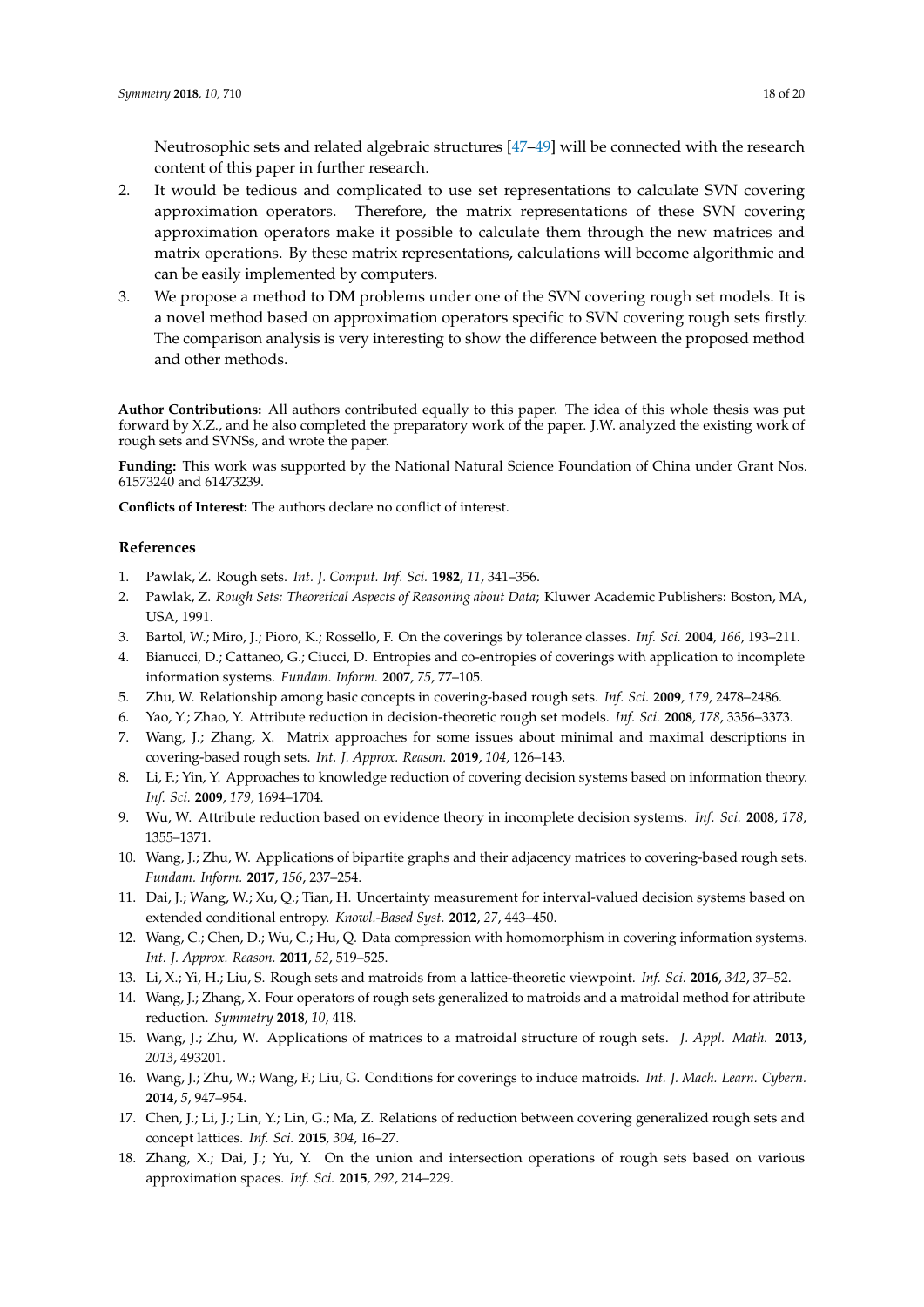- <span id="page-18-0"></span>19. D'eer, L.; Cornelis, C.; Godo, L. Fuzzy neighborhood operators based on fuzzy coverings. *Fuzzy Sets Syst.* **2017**, *312*, 17–35.
- <span id="page-18-6"></span>20. Yang, B.; Hu, B. On some types of fuzzy covering-based rough sets. *Fuzzy Sets Syst.* **2017**, *312*, 36–65.
- 21. Zhang, X.; Miao, D.; Liu, C.; Le, M. Constructive methods of rough approximation operators and multigranulation rough sets. *Knowl.-Based Syst.* **2016**, *91*, 114–125.
- <span id="page-18-1"></span>22. Wang, J.; Zhang, X. Two types of intuitionistic fuzzy covering rough sets and an application to multiple criteria group decision making. *Symmetry* **2018**, *10*, 462.
- <span id="page-18-2"></span>23. Zadeh, L.A. Fuzzy sets. *Inf. Control* **1965**, *8*, 338–353.
- <span id="page-18-3"></span>24. Medina, J.; Ojeda-Aciego, M. Multi-adjoint t-concept lattices. *Inf. Sci.* **2010**, *180*, 712–725.
- 25. Pozna, C.; Minculete, N.; Precup, R.E.; Kóczy, L.T.; Ballagi, Á. Signatures: Definitions, operators and applications to fuzzy modeling. *Fuzzy Sets Syst.* **2012**, *201*, 86–104.
- 26. Jankowski, J.; Kazienko, P.; Watróbski, J.; Lewandowska, A.; Ziemba, P.; Zioło, M. Fuzzy multi-objective modeling of effectiveness and user experience in online advertising. *Expert Syst. Appl.* **2016**, *65*, 315–331.
- <span id="page-18-4"></span>27. Vrkalovic, S.; Lunca, E.C.; Borlea, I.D. Model-free sliding mode and fuzzy controllers for reverse osmosis desalination plants. *Int. J. Artif. Intell.* **2018**, *16*, 208–222.
- <span id="page-18-5"></span>28. Ma, L. Two fuzzy covering rough set models and their generalizations over fuzzy lattices. *Fuzzy Sets Syst.* **2016**, *294*, 1–17.
- <span id="page-18-7"></span>29. Wang, H.; Smarandache, F.; Zhang, Y.; Sunderraman, R. Single valued neutrosophic sets. *Multispace Multistruct.* **2010**, *4*, 410–413.
- <span id="page-18-9"></span><span id="page-18-8"></span>30. Atanassov, K. Intuitionistic fuzzy sets. *Fuzzy Sets Syst.* **1986**, *20*, 87–96.
- 31. Mondal, K.; Pramanik, S. Rough neutrosophic multi-attribute decision-making based on grey relational analysis. *Neutrosophic Sets Syst.* **2015**, *7*, 8–17.
- <span id="page-18-10"></span>32. Yang, H.; Zhang, C.; Guo, Z.; Liu, Y.; Liao, X. A hybrid model of single valued neutrosophic sets and rough sets: Single valued neutrosophic rough set model. *Soft Comput.* **2017**, *21*, 6253–6267.
- <span id="page-18-11"></span>33. Zhang, X.; Xu, Z. The extended TOPSIS method for multi-criteria decision making based on hesitant heterogeneous information. In Proceedings of the 2014 2nd International Conference on Software Engineering, Knowledge Engineering and Information Engineering (SEKEIE 2014), Singapore, 5–6 August 2014.
- <span id="page-18-12"></span>34. Cheng, J.; Zhang, Y.; Feng, Y.; Liu, Z.; Tan, J. Structural optimization of a high-speed press considering multi-source uncertainties based on a new heterogeneous TOPSIS. *Appl. Sci.* **2018**, *8*, 126.
- <span id="page-18-13"></span>35. Liu, J.; Zhao, H.; Li, J.; Liu, S. Decision process in MCDM with large number of criteria and heterogeneous risk preferences. *Oper. Res. Perspect.* **2017**, *4*, 106–112.
- <span id="page-18-14"></span>36. Watróbski, J.; Jankowski, J.; Ziemba, P.; Karczmarczyk, A.; Zioło, M. Generalised framework for multi-criteria method selection. *Omega* **2018**. [\[CrossRef\]](http://dx.doi.org/10.1016/j.omega.2018.07.004)
- <span id="page-18-15"></span>37. Faizi, S.; Sałabun, W.; Rashid, T.; Wątróbski, J.; Zafar, S. Group decision-making for hesitant fuzzy sets based on characteristic objects method. *Symmetry* **2017**, *9*, 136.
- <span id="page-18-16"></span>38. Faizi, S.; Rashid, T.; Sałabun, W.; Zafar, S.; Watróbski, J. Decision making with uncertainty using hesitant fuzzy sets. *Int. J. Fuzzy Syst.* **2018**, *20*, 93–103.
- <span id="page-18-17"></span>39. Zhan, J.; Ali, M.I.; Mehmood, N. On a novel uncertain soft set model: Z-soft fuzzy rough set model and corresponding decision making methods. *Appl. Soft Comput.* **2017**, *56*, 446–457.
- 40. Zhan, J.; Alcantud, J.C.R. A novel type of soft rough covering and its application to multicriteria group decision making. *Artif. Intell. Rev.* **2018**, *4*, 1–30.
- 41. Zhang, Z. An approach to decision making based on intuitionistic fuzzy rough sets over two universes. *J. Oper. Res. Soc.* **2013**, *64*, 1079–1089.
- <span id="page-18-18"></span>42. Akram, M.; Ali, G.; Alshehri, N.O. A new multi-attribute decision-making method based on m-polar fuzzy soft rough sets. *Symmetry* **2017**, *9*, 271.
- <span id="page-18-19"></span>43. Liu, P. The aggregation operators based on archimedean t-conorm and t-norm for single-valued neutrosophic numbers and their application to decision making. *Int. J. Fuzzy Syst.* **2016**, *18*, 849–863.
- <span id="page-18-20"></span>44. Ye, J. Multicriteria decision-making method using the correlation coefficient under single-valued neutrosophic environment. *Int. J. Gen. Syst.* **2013**, *42*, 386–394.
- <span id="page-18-21"></span>45. Bonikowski, Z.; Bryniarski, E.; Wybraniec-Skardowska, U. Extensions and intentions in the rough set theory. *Inf. Sci.* **1998**, *107*, 149–167.
- <span id="page-18-22"></span>46. Pomykala, J.A. Approximation operations in approximation space. *Bull. Pol. Acad. Sci.* **1987**, *35*, 653–662.